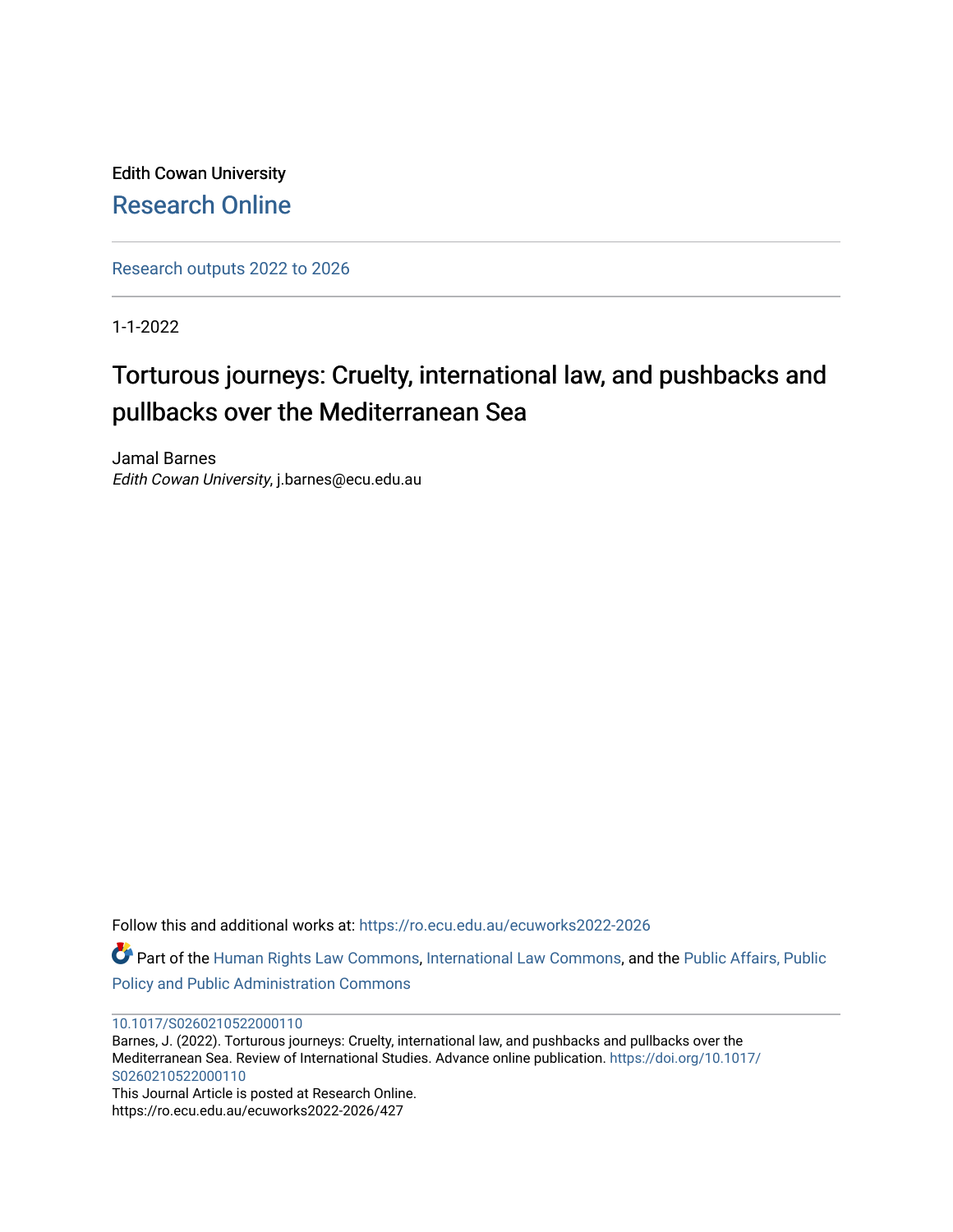#### RESEARCH ARTICLE

# RIS

### Torturous journeys: Cruelty, international law, and pushbacks and pullbacks over the Mediterranean Sea

Jamal Barnes\*

Edith Cowan University, Joondalup, Western Australia \*Corresponding author. Email: [j.barnes@ecu.edu.au](mailto:j.barnes@ecu.edu.au)

(Received 21 October 2020; revised 27 December 2021; accepted 26 January 2022)

#### Abstract

Boat pushbacks and pullbacks by Italy and the European Union (EU) have returned migrants and refugees to Libya where they have been subjected to brutal human rights violations, such as torture and ill-treatment. This article argues that these pushbacks and pullbacks not only undermine key human rights principles, but they are also an act of cruelty. As Italy and the EU have used the law to evade their international human rights and refugee obligations, the law has had distributive effects that have shaped migration pathways and exacerbated the vulnerability of migrants and refugees to torture. Not only have legal manoeuvres stripped migrants and refugees of their rights, enabling Italy and the EU to return people to inhumane detention centres in Libya, but they have also had the sinister side effect of excluding migrants and refugees from moral concern. As Italy and the EU have sought to evade legal responsibility, it has created indifference to the suffering of people on the move in Libya. This article sheds important light on the factors that lead to the torture of migrants and refugees on their migration journeys and offers new insights into the relationship between cruelty, migration policies, and indifference to human suffering.

Keywords: International Law; Cruelty; Torture; Refugees and Migrants; Europe; Boat Pushbacks and Pullbacks

#### Introduction

As part of efforts to stop irregular boat arrivals to European shores, European countries have developed a number of cooperative agreements with North African countries, such as Libya, to intercept migrant boats in the Mediterranean Sea and return them to their country of departure. Known as 'pushback'<sup>1</sup> and 'pullback'<sup>2</sup> operations, Europe has deemed them as important in preventing deaths at sea and in disrupting the activities of people smugglers. However, despite European countries arguing that these cooperative agreements have been effective, human rights

<sup>&</sup>lt;sup>1</sup>Pushbacks are defined 'as various measures taken by States, sometimes involving third countries or non-State actors, which result in migrants, including asylum seekers, being summarily forced back, without an individual assessment of their human rights protection needs, to the country or territory, or to sea, whether it be territorial waters or international waters, from where they attempted to cross or crossed an international border.' United Nations, Report on Means to Address the Human Rights Impact of Pushbacks of Migrants on Land and At Sea: Report of the Special Rapporteur on the Human Rights of Migrants, Felipe González Morales, Human Rights Council, Doc. No. A/HRC/48/30 (2021), p. 4. <sup>2</sup>

<sup>&</sup>lt;sup>2</sup>Pullbacks are defined as 'operations [that] are designed to physically prevent migrants from leaving the territory of their State of origin or a transit State (retaining State), or to forcibly return them to that territory, before they can reach the jurisdiction of their destination State'. See United Nations Human Rights Council, Report of the Special Rapporteur on Torture and Other Cruel, Inhuman or Degrading Treatment or Punishment, Doc. No. A/HRC/37/50 (2018), p. 16.

<sup>©</sup> The Author(s), 2022. Published by Cambridge University Press on behalf of the British International Studies Association. This is an Open Access article, distributed under the terms of the Creative Commons Attribution licence [\(https://creativecommons.org/licenses/by/4.0/\)](https://creativecommons.org/licenses/by/4.0/), which permits unrestricted re-use, distribution, and reproduction in any medium, provided the original work is properly cited.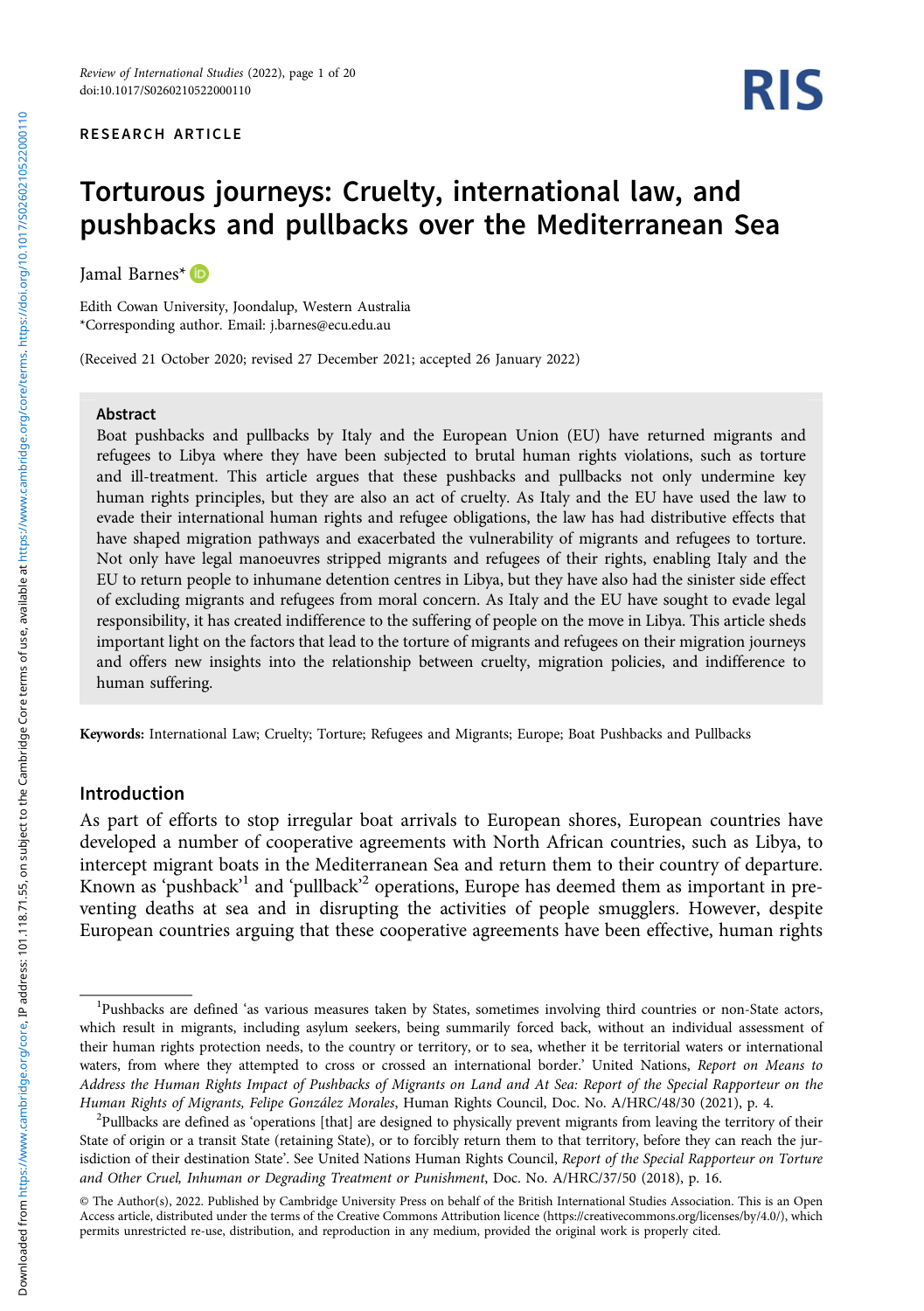groups and international organisations have documented how returned migrants have been exposed to inhumane detention, torture, extortion, slavery, rape, and unlawful killings.<sup>3</sup>

The significant risks migrants and refugees $4$  face on their migration journeys raise serious questions about the role that migration deterrence policies are playing in exacerbating the vulnerability of people on the move.<sup>5</sup> Scholars have shown how European border policies have undermined international refugee and human rights law,<sup>6</sup> failed to provide protection for migrants<sup>7</sup> (especially women),<sup>8</sup> constructed the migrant's life as 'unworthy' of being saved,<sup>9</sup> and increased the risk of death in the Mediterranean Sea.<sup>10</sup> The result is that already precarious migration journeys become even more dangerous, exposing people to unnecessary pain and suffering as people flee violence or widespread poverty in their home country.

This article builds upon this scholarship to argue that European pushback and pullback policies are exacerbating the vulnerability of migrants and refugees to torture and ill-treatment. The vulnerability of people to torture on their migration journeys is not the result of the inevitable effects of moving between sovereign states. Rather, it is the product of the distributive effects of deliberately chosen policies. Actors, such as Italy and the European Union (EU), have narrowly interpreted their international legal obligations to implement policies that both enable pushbacks and pullbacks, while at the same time, allow them to evade their human rights obligations to migrants and refugees. Although the purpose of these cooperative policies is to restrict people arriving in Europe, these policies have had serious side effects. Instead of using the law to develop safe migration pathways for migrants, $^{11}$  Italy and the EU are using the law to remove important

<sup>5</sup>See Reece Jones, *Violent Borders: Refugees and the Right to Move* (London, UK and New York, NY: Verso, 2017).

<sup>6</sup>See, for example, Thomas Gammeltoft-Hansen, Access to Asylum: International Refugee Law and the Globalisation of Migration Control (Cambridge, UK: Cambridge University Press, 2011); Guy S. Goodwin-Gill, 'The rights to seek asylum: Interception at sea and the principle of non-refoulement', International Journal of Refugee Law, 23:3 (2011), pp. 443-57; Andreas Fischer-Lescano, Tillmann Löhr, and Timo Tohidipur, 'Border controls at sea: Requirements under international human rights and refugee law', International Journal of Refugee Law, 21:2 (2009), pp. 256–96; Maarten Den Heijer, 'Reflections on refoulement and collective expulsion in the Hirsi case', International Journal of Refugee Law, 25:2 (2013), pp. 265-90; Natasa Mavronicola, 'Hirsi Jamaa v. Italy: Human rights and expulsion on the high seas', Cyprus Human Rights Law Review, 1:2 (2012), pp. 198–211. <sup>7</sup>

Alexander Betts and Paul Collier, Refuge: Transforming a Broken Refugee System (London, UK: Penguin Books, 2018). <sup>8</sup>Jane Freedman, 'Engendering security at the borders of Europe: Women migrants and the Mediterranean "crisis"', Journal of Refugee Studies, 29:4 (2016), pp. 568-82.

<sup>9</sup>Tugba Basaran, 'The saved and the drowned: Governing indifference in the name of security', Security Dialogue, 46:3 (2015), pp. 205–20; Luca Mavelli, 'Governing populations through the humanitarian government of refugees: Biopolitical care and racism in the European refugee crisis', Review of International Studies, 43 (2017), pp. 809–32; Vicki Squire, 'Governing migration through death in Europe and the US: Identification, burial and the crisis of modern humanism', European Journal of International Relations, 23:3 (2017), pp. 513–32.<br><sup>10</sup>See, for example, Thomas Spijkerboer, 'The human costs of border control', European Journal of Migration and Law, 9:1

(2007), pp. 127–39; Forensic Oceanography, Death by Rescue: The Lethal Effects of the EU's Policies of Non-Assistance (London, UK: Goldsmiths, University of London, 2016). See: {<https://deathbyrescue.org>}.<br><sup>11</sup>Commissioner for Human Rights, *Lives Saved, Rights Protected: Bridging the Protection Gap for Refugees and Migrants in* 

the Mediterranean, Council of Europe (2019), pp. 45-7, available at: {[https://rm.coe.int/lives-saved-rights-protected-bridging](https://rm.coe.int/lives-saved-rights-protected-bridging-the-protection-gap-for-refugees-/168094eb87)[the-protection-gap-for-refugees-/168094eb87](https://rm.coe.int/lives-saved-rights-protected-bridging-the-protection-gap-for-refugees-/168094eb87)}.

<sup>&</sup>lt;sup>3</sup>See, for example, Amnesty International, Libya's Dark Web of Collusion: Abuses against Europe-Bound Refugees and Migrants (London, UK: Amnesty International Ltd, 2017), available at: {[https://www.amnesty.org/en/documents/mde19/](https://www.amnesty.org/en/documents/mde19/7561/2017/en/) [7561/2017/en/}](https://www.amnesty.org/en/documents/mde19/7561/2017/en/); Human Rights Watch, No Escape from Hell: EU Policies Contribute to Abuse of Migrants in Libya (2019), available at: {<https://www.hrw.org/report/2019/01/21/no-escape-hell/eu-policies-contribute-abuse-migrants-libya>}; United Nations General Assembly, Report of the Special Rapporteur of the Human Rights Council on Extrajudicial, Summary or Arbitrary Executions, Doc. No. A/73/314 (7 August 2018).

This article defines 'international migrants' as 'any person who is outside a State of which he or she is a citizen or national, or, in the case of a stateless person, his or her State of birth or habitual residence'. See United Nations Office of the High Commissioner of Human Rights, Recommended Principles and Guidelines on Human Rights at International Borders (2014), available at: [{https://www.ohchr.org/Documents/Issues/Migration/OHCHR\\_Recommended\\_Principles\\_Guidelines.pdf}](https://www.ohchr.org/Documents/Issues/Migration/OHCHR_Recommended_Principles_Guidelines.pdf). The article defines refugees in accordance with Art. 1 of the 1951 Convention Relating to the Status of Refugees. See: [{https://www.unhcr.](https://www.unhcr.org/en-au/3b66c2aa10) [org/en-au/3b66c2aa10](https://www.unhcr.org/en-au/3b66c2aa10)}. <sup>5</sup>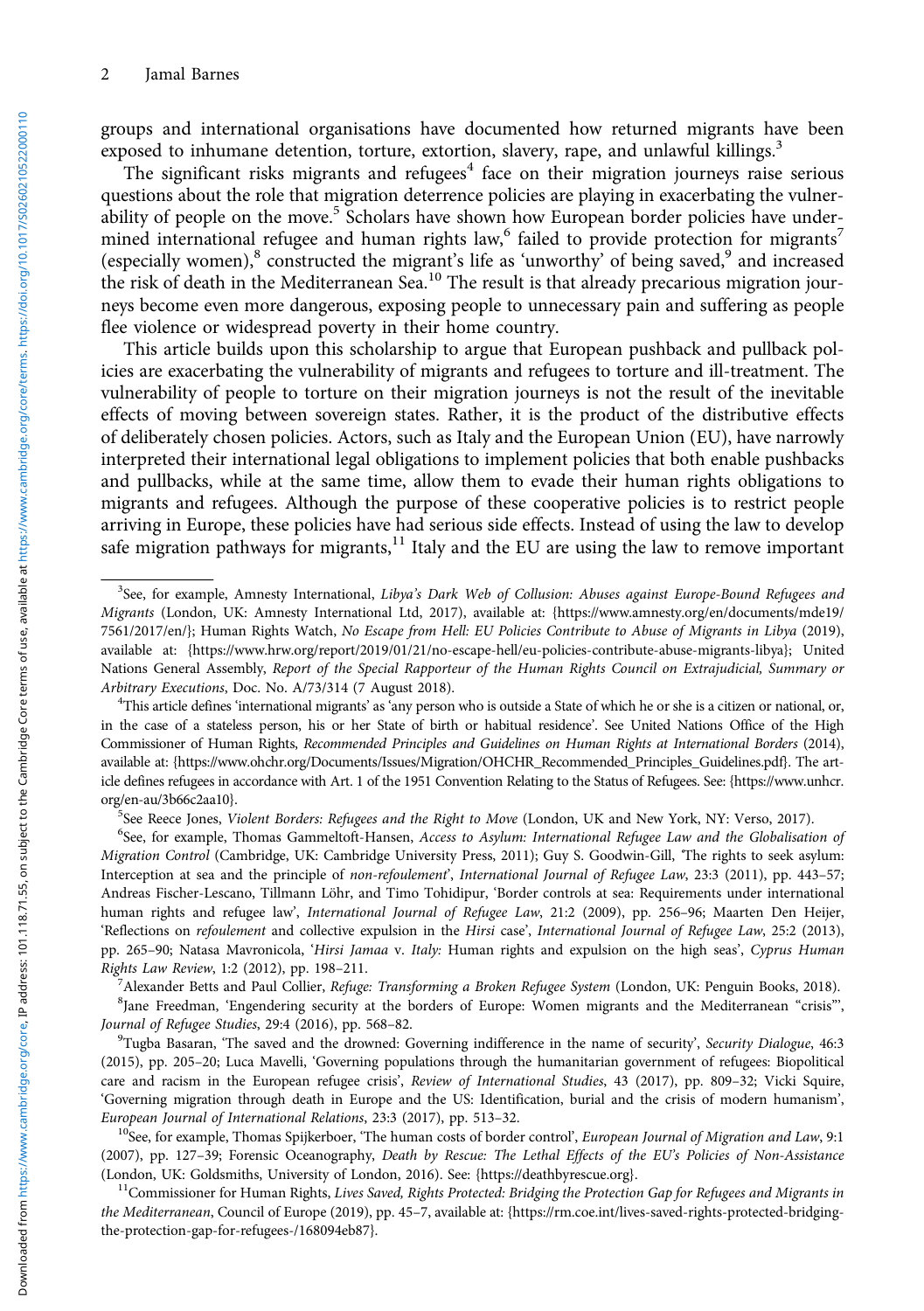human rights and refugee protections, resulting in distributive effects that are making migration pathways more dangerous.

The idea that the law has distributive effects or can be used to legitimise harm is not new.<sup>12</sup> But what has not been adequately examined is how focusing on these distributive effects can shed light on how states and other international actors can engage in cruelty. European officials may not be on the ground in Libya engaging in torture. But they are implementing policies that are contributing to cruel behaviour. As Zygmunt Bauman<sup>13</sup> notes, cruelty can be exercised from a distance by implementing bureaucratic rules and laws that play a part in inflicting pain upon others. Not only has the manipulation of the law stripped migrants and refugees of their rights, exacerbating their vulnerability and enabling Italy and the EU to return them to inhumane detention centres in Libya, but it has also had the sinister effect of excluding migrants and refugees from moral concern. As states engage in legal manoeuvres to evade legal responsibility, it is creating moral indifference to the pain and suffering of migrants and refugees.<sup>14</sup> As this article shows, cruelty does not just occur through violations of the law. Depending on how the law is used, it can help create the conditions that make cruelty possible.

The first section of this article defines the concept of cruelty. The second section then explores how the strategic use of law shapes migration pathways through its distributive effects. The third section turns to the analysis of Europe's pushback and pullback policies in the Mediterranean Sea. The analysis focuses specifically on the pushbacks and pullbacks carried out by Italy and the EU, as these actors have been leading the way in developing these policies to prevent people crossing the central Mediterranean. The fourth section then looks at challenges to pullbacks. Not only does this article contribute to understanding how migrants and refugees become vulnerable to torture on their migration journeys, something that is currently under-studied, $15$  but it can also advance a novel understanding of the relationship between cruelty, migration control, and indifference to human suffering.

#### Conceptualising cruelty and indifference

It may sound unusual to accuse Italy and the EU of engaging in cruelty. Cruelty is a particular category of pain and suffering that is often reserved for those considered 'barbaric' and 'uncivilised'.<sup>16</sup> For Judith N. Shklar, cruelty is the 'worst thing' that someone can do to another.<sup>17</sup> And for Etienne Balibar, cruelty constitutes something 'worse than death'.<sup>18</sup> International law prohibits torture<sup>19</sup> and cruel and inhuman treatment absolutely, and the torture prohibition is considered a form of customary international law.<sup>20</sup>

 $12$ See, for example, Ian Hurd, How to Do Things with International Law (Princeton, NJ and and Oxford, UK: Princeton University Press, 2017); David Kennedy, Of War and Law (Princeton, NJ and Oxford, UK: Princeton University Press, 2006); David Kennedy, A World of Struggle (Princeton, NJ and Oxford, UK: Princeton University Press, 2018); Scott Veitch, Law and Irresponsibility: On the Legitimation of Human Suffering (Oxon, UK: Routledge, 2007); Jamal Barnes, 'Australia, US

torture and the power of international law', *Australian Journal of Political Science*, 54:4 (2019), pp. 474–89.<br><sup>13</sup>Zygmunt Bauman, *Modernity and the Holocaust* (Cambridge, UK: Polity Press, 1989).<br><sup>14</sup>On how the law cre

<sup>&</sup>lt;sup>16</sup>See Jamal Barnes, *A Genealogy of the Torture Taboo* (Abingdon, UK: Routledge, 2017).<br><sup>17</sup>Judith N. Shklar, *Ordinary Vices* (Cambridge and London, UK: Harvard University Press, 1984).<br><sup>18</sup>Etienne Balibar, 'Outlines of 8:1 (2001), pp. 15–29 (p. 15).<br><sup>19</sup>This article defines 'torture' in accordance with Article 1(1) of the UN Convention against Torture. See: [{https://www.](https://www.ohchr.org/en/professionalinterest/pages/cat.aspx)

[ohchr.org/en/professionalinterest/pages/cat.aspx}](https://www.ohchr.org/en/professionalinterest/pages/cat.aspx).<br><sup>20</sup>See Nigel S. Rodley with Matt Pollard, *The Treatment of Prisoners Under International Law* (3rd

edn, New York, NY: Oxford University Press, 2009), pp. 76–7.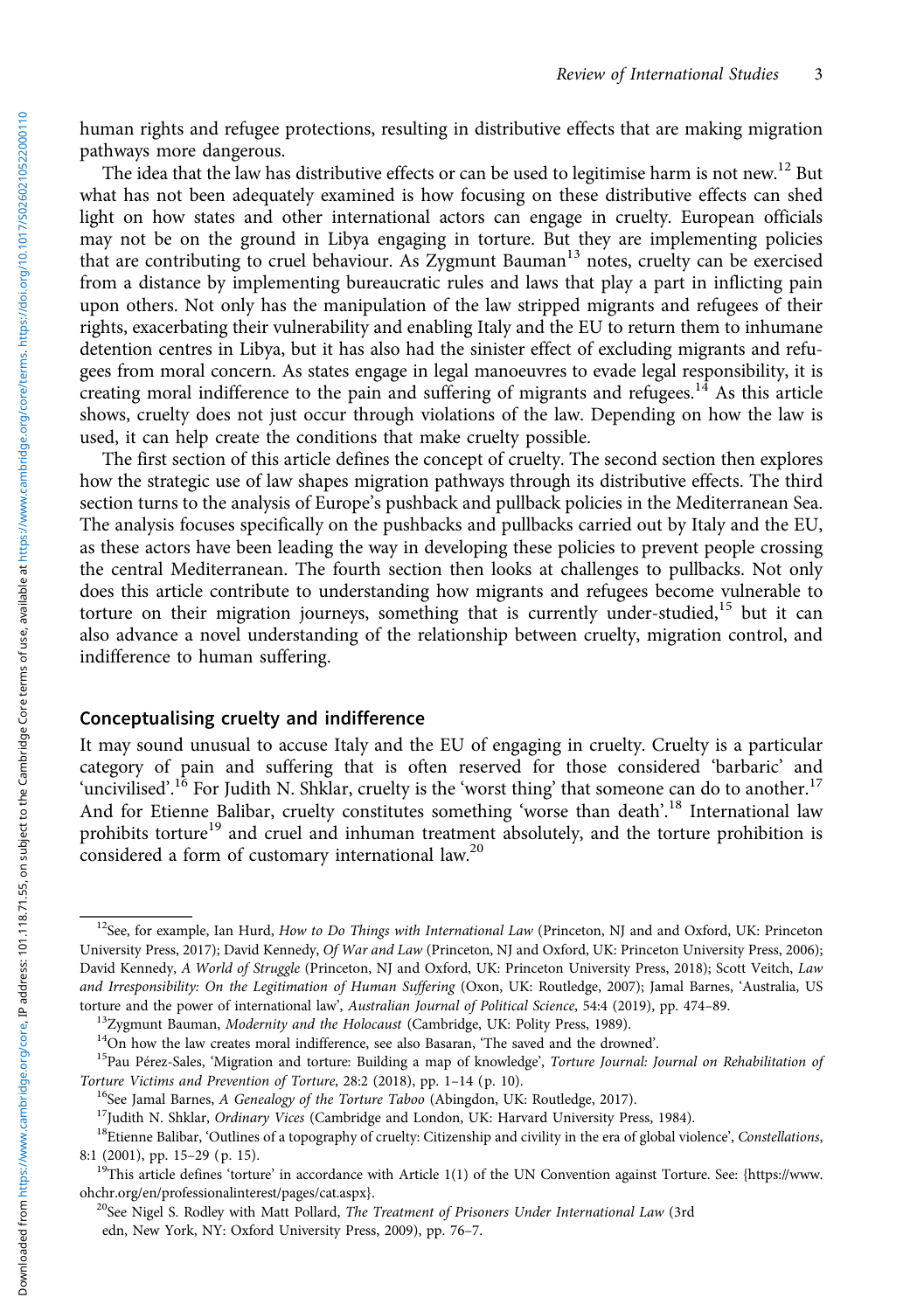Although there is no definition of 'cruel' under international treaties, $^{21}$  the Macquarie Dictionary defines 'cruel' as 'disposed to inflict suffering; indifferent to, or taking pleasure in, the pain or distress of another; hard-hearted; pitiless'.<sup>22</sup> Understanding cruelty as intentionally inflicting pain upon another person for pleasure may bring to mind the behaviour of the sadistic torturer. However, focusing on intent to harm for pleasure does not reflect the cruelty exercised by European actors in pushbacks and pullbacks. Italy and the EU are not authorising torture or sending migrants and refugees back to Libya with the specific intent for them to be tortured. Italian or EU officials are not the ones inflicting torture on migrants and refugees in Libyan detention centres, with the Libyan officials and other non-state actors, such as human smugglers, engaging in the torture.<sup>23</sup> And there is no evidence to suggest European actors feel pleasure from seeing the torture in Libya.

Rather, Italy and the EU have engaged in cruelty by demonstrating indifference<sup>24</sup> to the infliction of pain and suffering of people that has resulted from pushbacks and pullbacks. European actors have sought to cooperate with Libya on migration issues to prevent migrant arrivals, save migrant deaths at sea, and to dismantle people trafficking networks.<sup>25</sup> In pursuit of these policies, they have privileged migrant deterrence goals over preventing harm to migrants. Cruelty does not just occur when actors possess a specific intent to hurt others. As the definition of cruelty above demonstrates, and as others have noted,<sup>26</sup> cruelty is also exercised when actors show an indifference to the pain they inflict upon others. Randall Collins refers to this category of cruelty as 'callous cruelty', which is a 'kind of hardship or violence people may inflict on others without a special intent to hurt. The subject of the violence is simply an instrument or an obstacle, and his suffering is merely an incidental (usually ignored) feature of some other intention.' <sup>27</sup> In the case of European pushbacks and pullbacks, the cruelty is exercised as these actors pursue migration deterrence goals, ignoring the pain and suffering that is occurring largely as a result.

It is not unusual for cruelty to be exercised by actors without pleasure or a specific intent to harm. In Hannah Arendt's work on the Nazi Adolf Eichmann, she argued that he did not represent the personification of 'radical evil' but was a 'normal' person who was unable to think about or empathise with the victims of his actions. Eichmann was more interested in following the law and administrative procedures than principles of morality, even when following the laws and rules resulted in human suffering.<sup>28</sup> Likewise, Stanley Milgram's experiment on obedience to authority demonstrated how 'everyday' people were able to administer what they thought were electric shocks onto another person if an authority figure told them to do so.<sup>29</sup> Milgram's subjects were not aggressive or hostile towards the person receiving the fake electric shocks, and there was no evidence that participants deliberately wanted to hurt the 'victim' or took pleasure in inflicting pain. Even when the person who pretended to receive the 'electric shocks' cried out in pain, the majority of participants continued administering the electric shocks

<sup>&</sup>lt;sup>21</sup>See Rodley with Pollard, *The Treatment*, pp. 125–31.<br><sup>22</sup>*Macquarie Dictionary*, available at: {[https://www.macquariedictionary.com.au/}](https://www.macquariedictionary.com.au/).<br><sup>23</sup>See Amnesty International, *Dark Web of Collusion*.<br><sup>24</sup>YIndifference' is [dictionary.com.au/}](https://www.macquariedictionary.com.au/). On indifference and cruelty, see John Kekes, 'Cruelty and liberalism', *Ethics*, 106:4 (1996), pp. 834–44.<br><sup>25</sup>On EU and Libyan cooperation on migration matters, see, for example, European External Act

HRVP Federica Mogherini at the Visit to EUNAVFOR Operation Sophia' (8 February 2017), available at: {[https://www.oper](https://www.operationsophia.eu/wp-content/uploads/2018/04/eeas_-_european_external_action_service__speech_by_the_hrvp_federica_mogherini_at_the_visit_to_eunavfor_operation_sophia_-_2017-05-08.pdf)ationsophia.eu/wp-content/uploads/2018/04/eeas\_-\_european\_external\_action\_service\_\_speech\_by\_the\_hrvp\_federica\_mo-<br>gherini\_at\_the\_visit\_to\_eunavfor\_operation\_sophia\_-\_2017-05-08.pdf}.

<sup>&</sup>lt;sup>26</sup>See Kekes, 'Cruelty and liberalism'.<br><sup>27</sup>Randall Collins, 'Three faces of cruelty: Towards a comparative sociology of violence', *Theory and Society*, 1:4 (1974), pp. 415–40 (p. 432).

<sup>&</sup>lt;sup>28</sup>Hannah Arendt, *Eichmann in Jerusalem: A Report on the Banality of Evil* (London, UK: Penguin Books, 2006).<br><sup>29</sup>Stanley Milgram, *Obedience to Authority: An Experimental View* (London, UK: Tavistock Publications Ltd, 1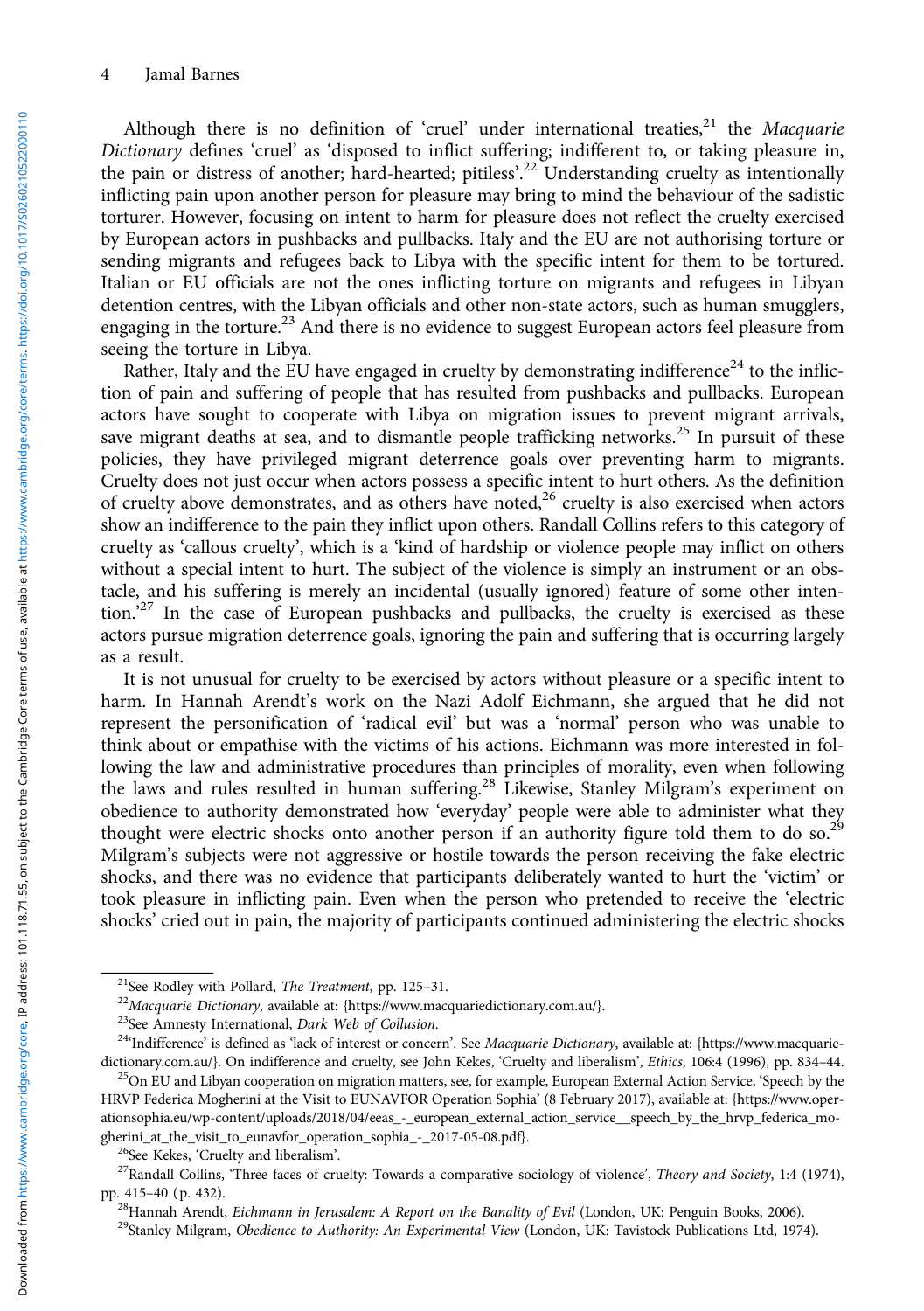when told to do so by the experimenter, privileging the experimenter's authority over the suffering of the 'victim'.<sup>30</sup>

As it is Libyan actors, not European ones, that are physically torturing migrants in Libya, integral to understanding the cruelty exercised by the EU and Italy is exploring how cruelty can be inflicted from a distance through the use of laws, rules, and bureaucratic procedures.<sup>31</sup> Bauman has analysed how bureaucratic machinery has been integral in the execution of immoral acts, such as the Holocaust. He argues that bureaucratic structures make it easier to engage in cruelty as it creates a separation between the perpetrator and victim. Bureaucrats and lawmakers are not directly inflicting pain and suffering upon others. Rather, the infliction of harm comes from simply implementing rules that have been sanctioned by the state. Bauman, following Hannah Arendt's work on Adolf Eichmann,  $32$  argues that the cruelty of the Holocaust was not often carried out by those with personal predispositions to inflict cruelty, but rather by 'ordinary' people implementing policies and tasks from behind a bureaucratic desk.<sup>33</sup>

The reason why 'ordinary' people are able to carry out widespread forms of cruelty, such as during the Holocaust, is because it is easier to exercise cruelty from a distance. As bureaucratic rules and laws create physical and psychological distance between the victims and the perpetrators, it diminishes the 'moral significance of the act'<sup>34</sup> and makes it easier to inflict pain upon others. The rules act as a type of 'buffer' that reduces moral concern for victims.<sup>35</sup> This is because working within a bureaucratic chain makes one only an intermediary, not the person that is inflicting the pain upon another person.<sup>36</sup> As a result, it becomes easier to ignore any responsibility for that harm<sup>37</sup> and it can create moral indifference as bureaucratic actions place victims beyond concern.<sup>38</sup> As Milgram noted, 'This may illustrate a dangerously typical situation in complex society: it is psychologically easy to ignore responsibility when one is only an intermediate link in a chain of evil action but is far from the final consequences of the action. Even Eichmann was sickened when he toured the concentration camps, but to participate in mass murder he had only to sit at a desk and shuffle papers.'<sup>39</sup>

Focusing on the use of laws and rules sheds important light on how Italy and the EU are engaging in cruelty through pushbacks and pullbacks. Italy and the EU are engaging in cruelty by crafting laws and policies that assist in intercepting boats and returning them into harm's way. Although European actors are not engaging in torture in Libya themselves, these pushback and pullback policies are perpetuating and contributing to the infliction of torture and illtreatment of migrants and refugees. In addition, following these laws and policies have helped create moral indifference to the treatment of returned migrants. Italy and the EU have interpreted international law in a manner that allows them to avoid legal responsibility for boat interceptions and returns. It is by denying legal responsibility over migrants on the high seas that not only makes it easier to return people into harm's way, but also severs any obligation to them as

<sup>&</sup>lt;sup>30</sup>Milgram, Obedience to Authority.<br><sup>31</sup>See Bauman, *Modernity and the Holocaust.*<br><sup>32</sup>Arendt, *Eichmann in Jerusalem*; Hannah Arendt, "Thinking and moral considerations: A lecture', *Social Research*, 38:3 (1971), pp. 417–46.<br><sup>33</sup>Bauman, *Modernity and the Holocaust*, p. 166. See also Milgram, *Obedience to Authority*.<br><sup>34</sup>Bauman, *Modernity and the Holocaust*, p. 25; see also Collins, "Three faces of cruelty", pp. 432

<sup>38</sup>Ibid., p. 193.

<sup>39</sup>Ibid., p. 11.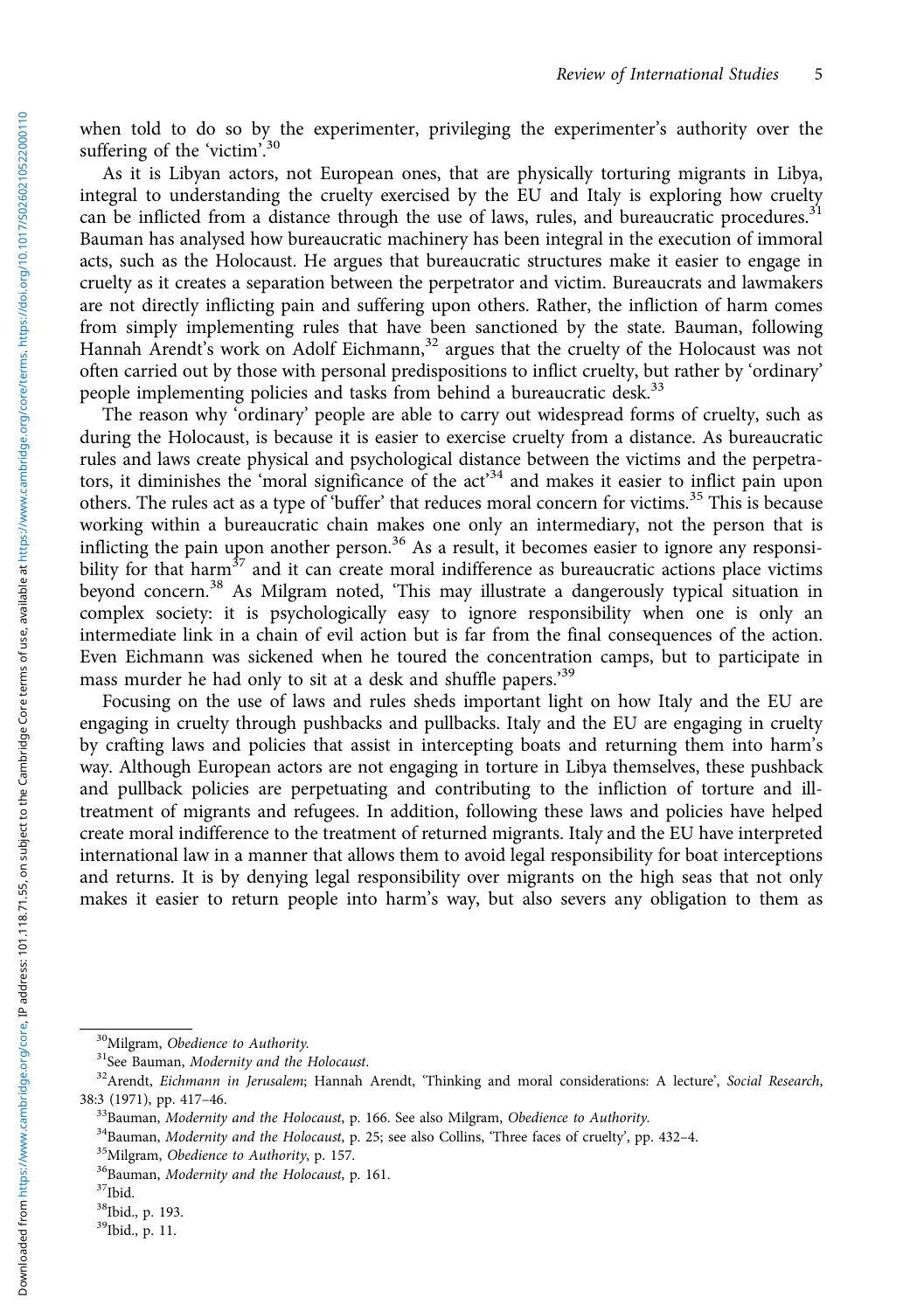they are placed beyond moral concern. As analysed in detail below, despite proclamations that EU officials care about the well-being of migrants,<sup>40</sup> Italy and the EU continue to send migrants back to Libya with full knowledge of the human rights abuses that occur there. $41$ 

The role that the law can play in generating indifference to suffering has been recognised by others. Tugba Basaran, for example, has explored how imposing legal sanctions and threatening prosecutions on search and rescue operations can generate indifference to people drowning at sea.<sup>42</sup> As people become fearful of being prosecuted for rescuing migrants at sea, it generates changes in the normative environment that casts migrants as being unworthy of being saved. However, what Bauman highlights is how laws and bureaucratic procedures can also generate indifference by removing moral responsibility for the act.<sup>43</sup> When a violent act has been sanctioned by laws and rules, and an actor is not physically engaging in the violence, they may feel neither morally nor legally responsible for the action, making it easier to carry it out.<sup>44</sup>

The advantage of defining European pushback and pullback policies as cruel is that not only does it acknowledge the harm inflicted upon migrants, but it also recognises the element of indifference that is created by how laws and rules have been shaped. In doing so, it helps to further understand the ongoing tolerance of human suffering as European actors pursue migration deterrence goals. However, if the EU and Italy are engaging in cruelty, how is cruelty carried out at a distance? The answer lies in how European pushback and pullback policies create and distribute vulnerability along migration journeys.

#### Constructing vulnerability through pushbacks and pullbacks

To argue that Italy and the EU are narrowly defining international law to enable and legitimise pushbacks and pullbacks is not new. It has been widely recognised within the migration and refugee literature that states have strategically used international law to narrow their obligations under international human rights and refugee law.<sup>45</sup> Because the meaning of law is contested, and is shaped through practice, it provides different actors with the opportunity to shape and interpret the law in particular directions.<sup>46</sup> Strategically using international law has been crucial in legitimising migration deterrence policies and controlling refugee movements.<sup>47</sup> Policies such as pushbacks and pullbacks, expulsions, and extraterritorial and arbitrary detention, among other deterrence policies, have been implemented not by avoiding international law but using it in a way that adheres to the letter but not the spirit of the law.<sup>48</sup> This is what Zoltán I. Búzás has called 'bad-faith compliance or evasion', a practice that straddles between legality and illegality by

<sup>&</sup>lt;sup>40</sup>See, for example, Letter from Mr Luigi Di Maio, Minister of Foreign Affairs and International Cooperation of Italy, to Ms Dunja Mijatovic, Commissioner for Human Rights, Council of Europe (20 February 2020), available at: {[https://www.coe.int/](https://www.coe.int/en/web/commissioner/-/commissioner-urges-italy-to-suspend-co-operation-activities-with-libyan-coast-guard-and-introduce-human-rights-safeguards-in-future-migration-co-opera) [en/web/commissioner/-/commissioner-urges-italy-to-suspend-co-operation-activities-with-libyan-coast-guard-and-intro-](https://www.coe.int/en/web/commissioner/-/commissioner-urges-italy-to-suspend-co-operation-activities-with-libyan-coast-guard-and-introduce-human-rights-safeguards-in-future-migration-co-opera)

[duce-human-rights-safeguards-in-future-migration-co-opera}](https://www.coe.int/en/web/commissioner/-/commissioner-urges-italy-to-suspend-co-operation-activities-with-libyan-coast-guard-and-introduce-human-rights-safeguards-in-future-migration-co-opera).<br><sup>41</sup>See Amnesty International, *Dark Web of Collusion*; Human Rights Watch, *No Escape from Hell.*<br><sup>42</sup>Basaran, 'The saved and the drowned'.<br><sup>43</sup>Bauman, *Modernit* Veitch, *Law and Irresponsibility.*<br><sup>44</sup>Milgram, *Obedience to Authority*, p. 122.<br><sup>45</sup>See Gammeltoft-Hansen, *Access to Asylum.*<br><sup>46</sup>See Kennedy, *A World of Struggle.*<br><sup>47</sup>See Thomas Gameltoft-Hansen and Tanja Aalberts,

Aalberts and Thomas Gammeltoft-Hansen (eds), The Changing Practices of International Law (New York, NY: Cambridge University Press, 2019), pp. 188–207; Alise Coen, 'Can't be held responsible: Weak norms and refugee protection evasion', International Relations, 35:2 (2019), pp. 341–62; Lama Mourad and Kelsey P. Norman, 'Transforming refugees into migrants: Institutional change and the politics of international protection', European Journal of International Relations, 26:3 (2019), pp. 687–713.<br><sup>48</sup>David Scott Fitzgerald, *Refuge Beyond Reach: How Rich Democracies Repel Asylum Seekers* (New York, NY: Oxford

University Press, 2019).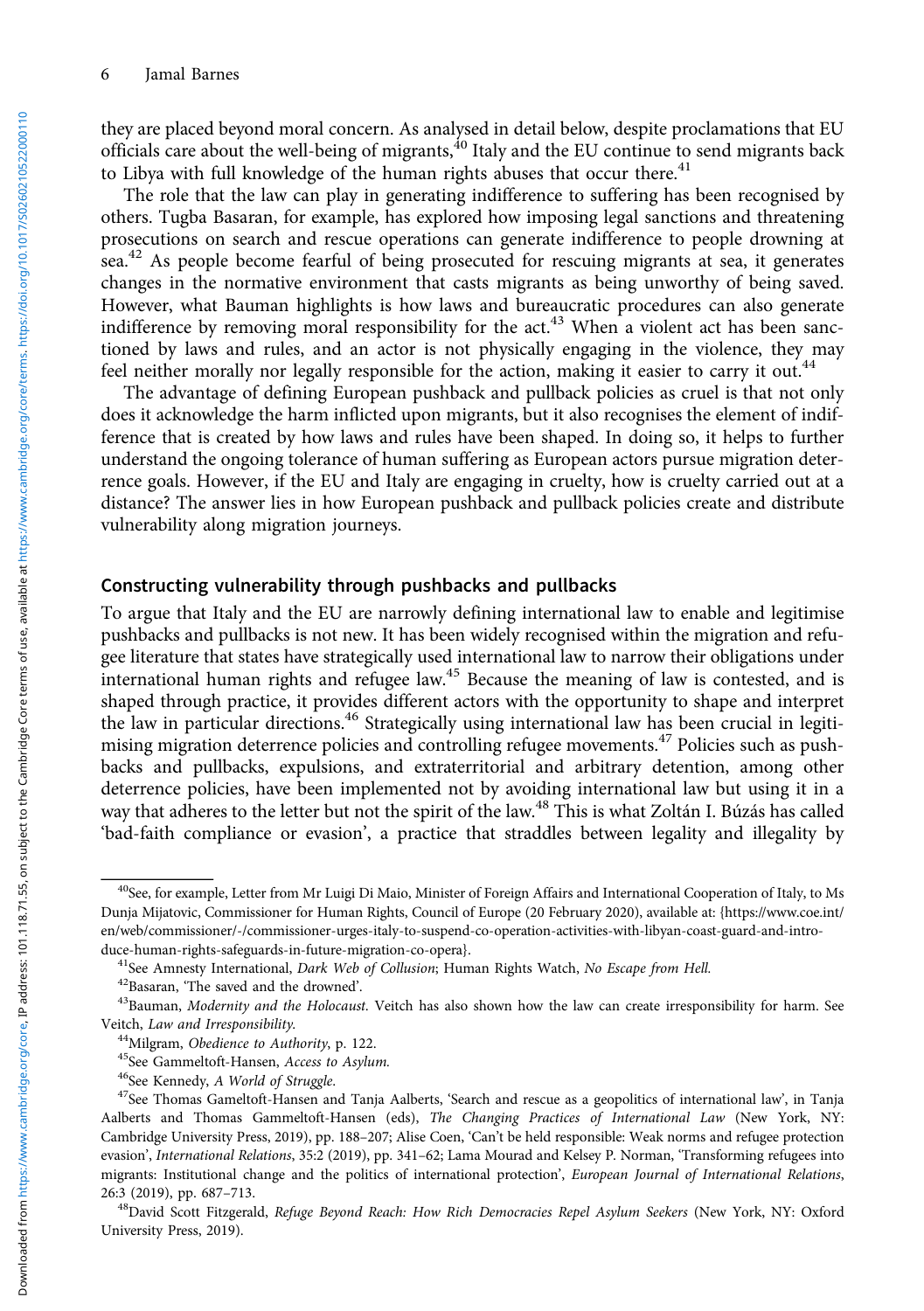'following the letter of the law but violating its purpose (spirit) in order to minimize inconvenient obligations in a way that is arguably legal<sup>749</sup> Evasion helps states avoid liability, making it harder for courts to hold them accountable for their actions.<sup>50</sup> David Kennedy argues that this means that international law can not only help generate progressive outcomes that constrain states, but these legal struggles can also produce harm, leaving some people vulnerable, as actors bend the law to advance their interests.<sup>51</sup>

The vulnerability of migrants and refugees to torture on their migration journeys is the side effect of how Italy and the EU have interpreted their international legal obligations. By narrowly defining the non-refoulement principle as well as the concept of legal jurisdiction, it chips away at important human rights and refugee protections. As explained in more detail below, asylum seekers and refugees do not undergo interviews for refugee protection when intercepted at sea or have the right to apply for asylum.<sup>52</sup> They are returned to Libya where they have faced inhumane, arbitrary detention and torture, are prevented from leaving Libya, or are returned to a third country where they face torture.<sup>53</sup> Moreover, Libya does not offer protection to returnees, and there is no mechanism within pushback and pullback agreements that can suspend the arrangement because of human rights abuses.<sup>54</sup> Weakening these human rights protections through legal interpretation has enabled policies that push and pull people into torture chambers and leave them vulnerable to violence and abuse along their migration journey.

As a result, the significant weakening of human rights protections under pushbacks and pullbacks shapes migration pathways but it also creates vulnerability. Vulnerability refers to the possibility that one 'may be wounded'.<sup>55</sup> Although vulnerability is a universal characteristic of being human,<sup>56</sup> it is at the same time not equally shared. Vulnerability is not distributed evenly, and the source of this uneven distribution is often from how political and legal institutions have been shaped.<sup>57</sup> That is, the source of vulnerability to torture along migration routes is not the inevitable result of migrant and refugee movements, but created by the side effects of state policies and legal frameworks. This gives rise to what Catriona Mackenzie, Wendy Rogers, and Susan Dodds call situational vulnerability. This is vulnerability that is context specific at a particular point in time.<sup>58</sup> But this situational vulnerability can also have pathogenic effects, whereby laws, policies, and political arrangements exacerbate vulnerability.<sup>59</sup>

<sup>54</sup>Committee on Migration, Refugees and Displaced Persons, Human Rights Impact of the 'External Dimension' of European Union and Migration Policy: Out of Sight, Out of Rights?, Council of Europe Parliamentary Assembly (June 2018), Doc. 14575, p. 11, available at: {https://pace.coe.int/en/files/24808#trace-2}.

<sup>55</sup>Robert E. Goodin, Protecting the Vulnerable: A Reanalysis of Our Social Responsibilities (Chicago, IL and London, UK: The University of Chicago Press, 1985), p. 110.<br><sup>56</sup>See Bryan S. Turner, *Vulnerability and Human Rights* (University Park, PA: The Pennsylvania State University Press,

2006); Martha Albertson Fineman, 'The vulnerable subject: Anchoring equality in the human condition', Yale Journal of Law & Feminism, 20:1 (2008), pp. 1–23.<br><sup>57</sup>See Catriona Mackenzie, Wendy Rogers, and Susan Dodds (eds), *Vulnerability: New Essays in Ethics and Feminist* 

Philosophy (New York, NY: Oxford University Press, 2014); Ian Clark, The Vulnerable in International Society (Oxford, UK: Oxford University Press, 2013).<br><sup>58</sup>Catriona Mackenzie, Wendy Rogers, and Susan Dodds, 'Introduction: What is vulnerability and why does it matter for

moral theory?', in Mackenzie, Rogers, and Dodds (eds), *Vulnerability*, pp. 7–9. <sup>59</sup>Mackenzie, Rogers, and Dodds, 'Introduction', p. 9.

 $^{49}$ Zoltán I. Búzás, 'Evading international law: How agents comply with the letter of the law but violate its purpose', European Journal of International Relations, 23:4 (2017), pp. 857-83 (p. 858).

<sup>&</sup>lt;sup>50</sup>Búzás, 'Evading international law'.<br><sup>51</sup>Kennedy, *A World of Struggle.*<br><sup>52</sup>See *Hirsi Jamaa and Others v. Italy*, European Court of Human Rights, Application No. 27765/09 (2012); see Amnesty<br>International, *Dark Web* 

<sup>&</sup>lt;sup>53</sup>Human Rights Watch, Pushed Back, Pushed Around: Italy's Forced Return of Boat Migrants and Asylum Seekers, Libya's Mistreatment of Migrants and Asylum Seekers (2009), available at: {[https://www.hrw.org/report/2009/09/21/pushed-back-](https://www.hrw.org/report/2009/09/21/pushed-back-pushed-around/italys-forced-return-boat-migrants-and-asylum-seekers)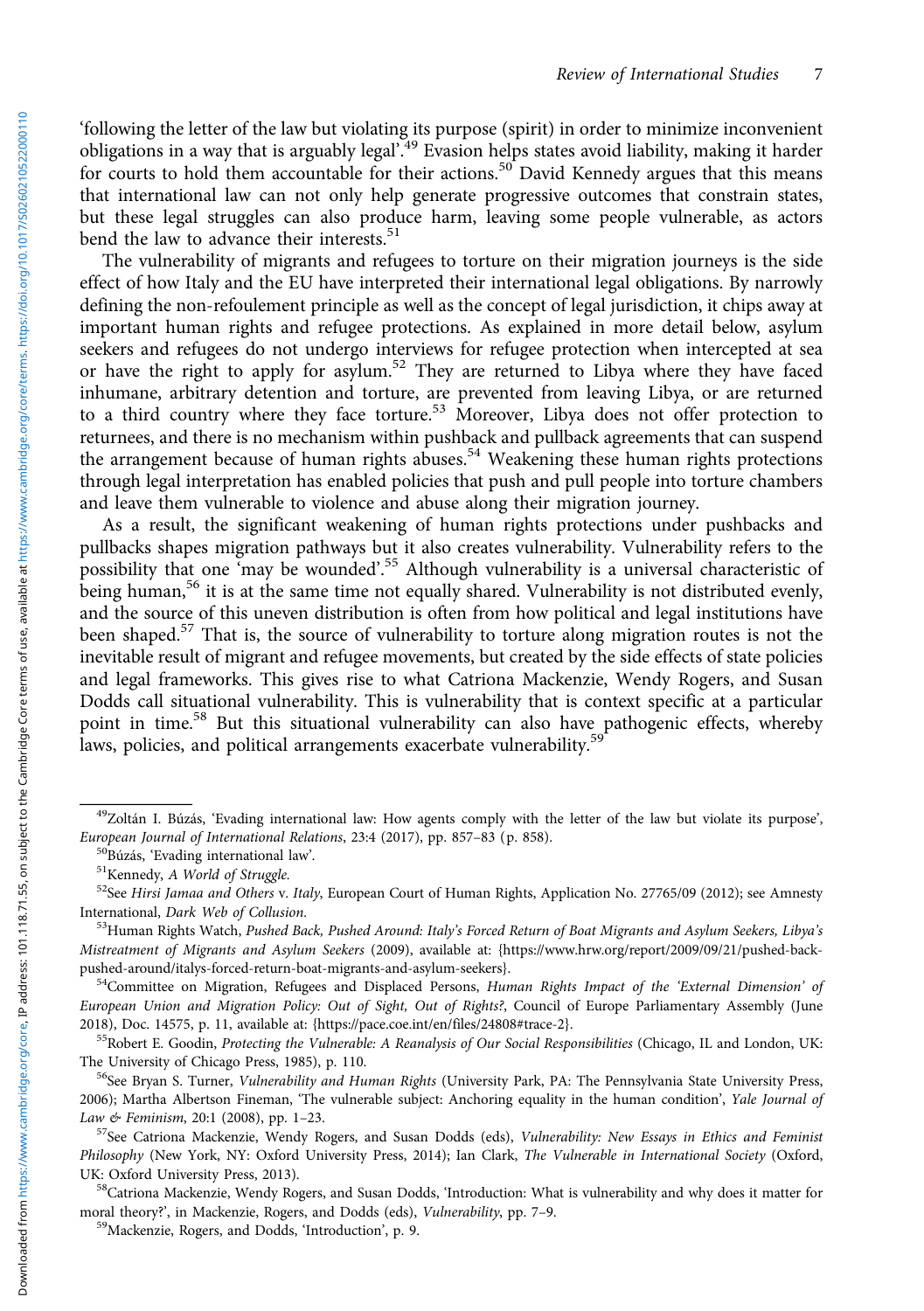Pushbacks and pullbacks are a clear example of where policies have been pursued that exacerbate the vulnerability of migrants. European states and institutions have had the opportunity to make migration pathways safer. As the European Commissioner for Human Rights has recommended, this could be by playing a larger role in resettlement schemes, supporting humanitarian visas and family unification programmes, as well as providing greater opportunities for labour and study visas.<sup>60</sup> Instead, European actors are deterring migrants, in turn making migration pathways more dangerous.<sup>61</sup> Alongside narrowly defining non-refoulement and jurisdiction to restrict migrant and refugee rights, EU member states have concluded readmission agreements to assist returns to countries of origin,<sup>62</sup> as well as support Libya and neighbouring countries, such as Egypt and Algeria, with border control measures to prevent migration movements.<sup>63</sup>

In addition, in 2017, Italy implemented a code of conduct that restricted the ability for NGOs to engage in search and rescue operations.<sup>64</sup> Italy has also restricted NGO rescue vessels from docking in Italian ports, threatening NGOs that rescue migrants at sea with prosecution.<sup>65</sup> As a result, several NGOs have decided to stop search and rescue missions because of both the restrictions as well as threats they were receiving from the Libyan Coast Guard (LCG).<sup>66</sup> This ensured that LCG pullback operations have gone ahead unimpeded,<sup>67</sup> increasing the likelihood that migrants would be intercepted by the LCG and returned to detention centres in Libya.

Focusing on how political and legal arrangements can create situational vulnerability to torture is particularly relevant for migrants and refugees because of their dependence on states to offer them safety and security. As Ian Clark notes, 'While refugees are at first vulnerable to the original conditions that give them cause for flight, they then confront a double jeopardy in their subsequent exposure to the decisions of powerful others about whether or not to admit them for protection.<sup>568</sup> Vulnerability to torture and cruel treatment along migration routes, therefore, is not a natural consequence of migration journeys. As Robert E. Goodin argues, 'any dependency or vulnerability is arguably created, shaped, or sustained, at least in part, by existing social arrangements. None is wholly natural.<sup>569</sup> The refusal to implement alternative policies that create more humane and safe migration pathways in favour of migration deterrence policies demonstrates that migration journeys do not have to be dangerous. Rather, they have been made dangerous by implementing specifically designed policies.

Bauman's study on the role of bureaucracies and laws in exercising cruelty at a distance can show how focusing on the creation and distribution of vulnerability creates a link between European migration policy and torture of migrants in Libya. Italy and the EU are facilitating the return of migrants and refugees to Libya, helping detain them in inhumane detention centres,

<sup>&</sup>lt;sup>60</sup>Commissioner for Human Rights, *Lives Saved*, pp. 45–7.<br><sup>61</sup>This has been recognised by the UN Special Rapporteur on Torture. See United Nations Human Rights Council, *Report* of the Special Rapporteur.<br><sup>62</sup>Committee on Migration, Refugees and Displaced Persons, *Human Rights*, p. 12. See also Council of Europe, *Report to* 

the Italian Government on the Visit to Italy Carried out by the European Committee for the Prevention of Torture and Inhuman or Degrading Treatment or Punishment (CPT) (27 to 31 July 2009), available at: {[https://rm.coe.int/1680697276}](https://rm.coe.int/1680697276)

p. 9.<br><sup>63</sup>See European Commission, 'Joint Communication to the European Parliament, the European Council and the Council: Migration on the Central Mediterranean Route: Managing Flows, Saving Lives' (25 January 2017), available at: [{https://eur](https://eur-lex.europa.eu/resource.html?uri=cellar:6e6590bb-e2fa-11e6-ad7c)[lex.europa.eu/resource.html?uri=cellar:6e6590bb-e2fa-11e6-ad7c](https://eur-lex.europa.eu/resource.html?uri=cellar:6e6590bb-e2fa-11e6-ad7c)-}.<br><sup>64</sup>Amnesty International, *Dark Web of Collusion*, p. 48.<br><sup>65</sup>United Nations Human Rights Office of the High Commissioner, 'Italy: UN Experts Condemn Crimi

Migrant Rescues and Threats to Independence of Judiciary' (18 July 2019), available at: {[https://www.ohchr.org/en/](https://www.ohchr.org/en/NewsEvents/Pages/DisplayNews.aspx?NewsID=24833&LangID=E) [NewsEvents/Pages/DisplayNews.aspx?NewsID=24833&LangID=E}](https://www.ohchr.org/en/NewsEvents/Pages/DisplayNews.aspx?NewsID=24833&LangID=E).<br><sup>66</sup>Amnesty International, *Dark Web of Collusion*, p. 49.<br><sup>67</sup>Amnesty International and Human Rights Watch, *Written Submissions on Behalf of the Interveners*, *S.* 

Italy, European Court of Human Rights, Application No. 21660/18, para. 8, available at: {[https://www.hrw.org/sites/default/](https://www.hrw.org/sites/default/files/supporting_resources/hrw_amnesty_international_submissions_echr.pdf) [files/supporting\\_resources/hrw\\_amnesty\\_international\\_submissions\\_echr.pdf](https://www.hrw.org/sites/default/files/supporting_resources/hrw_amnesty_international_submissions_echr.pdf)}.<br><sup>68</sup>Clark, *The Vulnerable in International Society*, p. 11.<br><sup>69</sup>Goodin, *Protecting the Vulnerable*, p. 191.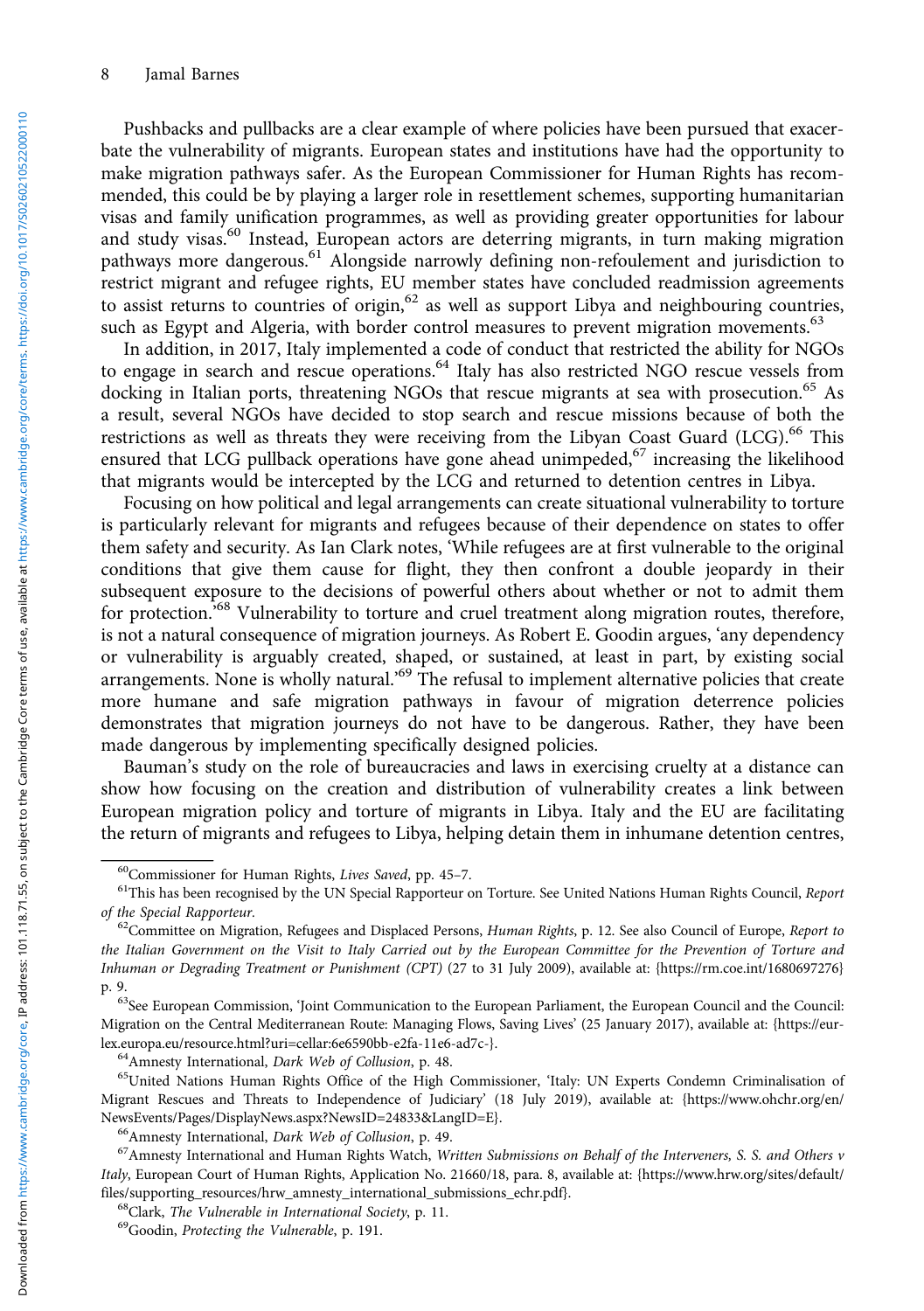and doing so even in the face of documented cases of torture.<sup>70</sup> The physical and psychological distance of Italy and the EU with the torture in Libya enabled them to treat migrants in a cruel way while showing indifference to their suffering. As the UN Special Rapporteur has stated in regards to pushbacks, 'In displaying complete indifference as to the grave risks which some of the affected migrants may be exposed to, "pushbacks" … blatantly negate their human dignity in a manner which, in the view of the Special Rapporteur, is inherently degrading.<sup>71</sup> European officials may not be in Libya directly torturing migrants and refugees, but they are playing a key role in the infliction of pain and suffering, even if from a distance.

As discussed in the next section below, European pushback and pullback policies formed part of the process that led to migrants and refugees being tortured in Libya. Not only did these polices contribute to the infliction of pain and suffering, but by using the law to evade responsibility for human rights abuses of returned migrants, it placed migrants and refugees out of the bounds of moral concern.

#### Pushbacks, pullbacks, and European cooperation with Libya

#### Pushbacks to Libya

In 2007, 2008, and 2009, Italy and Libya signed cooperative arrangements that involved Italian police and coastguard vessels intercepting migrant boats and towing them back to Libya to prevent them from reaching Italian shores. These agreements involved developing cooperation in sea operations and intelligence sharing, training Libyan officials as well as providing them with financial and material support.  $72^\circ$  Italy began using boat pushbacks in 2009, $73^\circ$  and in that year, an estimated eight hundred people were pushed back by Italian authorities.<sup>74</sup>

When asked about interception of migrant vessels at sea, the then Italian Prime Minister, Silvio Berlusconi, stated that '"Our idea is to take in only those citizens who are in a position to request political asylum and who we have to take in as stipulated by international agreements and treaties," referring to "those who put their feet down on our soil, in the sense also of entering into our territorial waters."<sup>75</sup> Legal arguments used to justify this position were put forward in the 2012 ECtHR case, Hirsi Jamaa and Others v. Italy. This case concerned the pushback by Italian authorities of three migrant vessels, carrying an estimated two hundred people, to Libya in 2009. The applicants in this case argued that Italy breached their rights under Article 3, Article 4 of Protocol No. 4, and Article 13 of the European Convention on Human Rights, which, respectively, prohibits torture and ill-treatment, collective expulsions, and provides the right to a remedy.<sup>76</sup> Italy argued that because the pushbacks occurred outside of Italian territory and on the high seas in the context of a 'rescue' operation, it did not exercise jurisdiction over the migrants. This was because it did not have '"absolute and exclusive control" over' them.77 By evading jurisdiction, Italy argued that it could not be held responsible for breaches of the European Convention on Human Rights.<sup>78</sup>

<sup>&</sup>lt;sup>70</sup>See Amnesty International, *Dark Web of Collusion*; Human Rights Watch, *No Escape from Hell.*<br><sup>71</sup>United Nations Human Rights Council, *Report of the Special Rapporteur*, p. 15.<br><sup>72</sup>Mariagiulia Giuffré, 'State respon

<sup>&</sup>lt;sup>73</sup>Human Rights Watch, *Pushed Back*, p. 4.<br><sup>74</sup>Annick Pijnenburg, 'From Italian pushbacks to Libyan pullbacks: Is *Hirsi 2.0* in the making in Strasbourg?', *European* Journal of Migration and Law, 20:4 (2018), pp. 396–

 $^{75}$ Human Rights Watch, 'Italy: Berlusconi Misstates Refugee Obligations (12 May 2009), available at: [{https://www.hrw.](https://www.hrw.org/news/2009/05/12/italy-berlusconi-misstates-refugee-obligations) org/news/2009/05/12/italy-berlusconi-misstates-refugee-obligations}.

<sup>&</sup>lt;sup>76</sup>Hirsi Jamaa and Others v. Italy, p. 1. For the European Convention on Human Rights, see Council of Europe, Convention for the Protection of Human Rights and Fundamental Freedoms (1950), available at: [{https://www.echr.coe.int/](https://www.echr.coe.int/Documents/Convention_ENG.pdf)

<sup>&</sup>lt;sup>77</sup>Hirsi Jamaa and Others v. Italy, pp. 23–4. <sup>78</sup>Ibid., p. 25.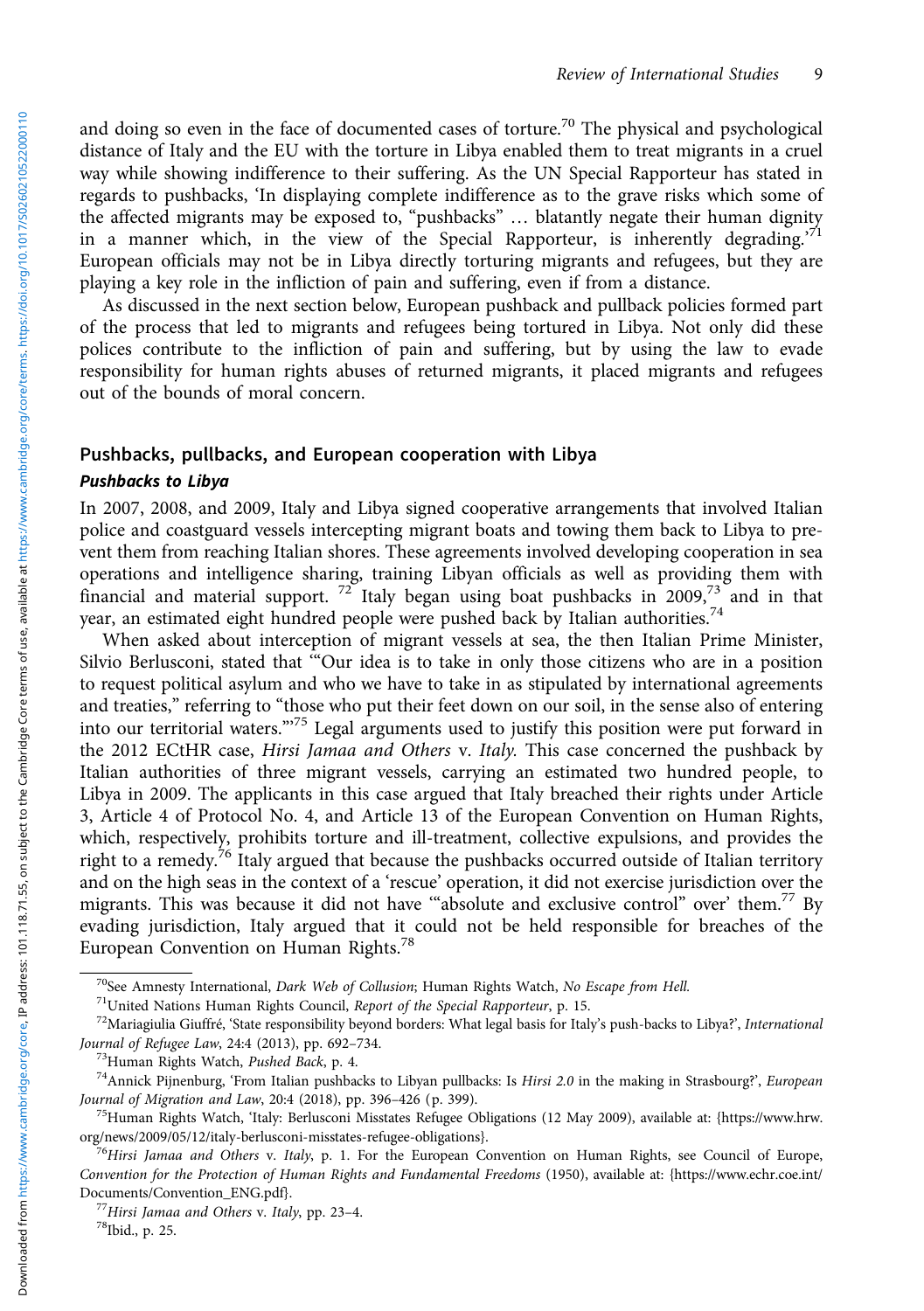Second, Italy sought to evade its positive obligations under the non-refoulement principle. The non-refoulement principle prohibits the return of individuals to a country where they are at risk of persecution, such as torture.<sup>79</sup> Just as torture is prohibited absolutely, it is prohibited absolutely to send someone to a country when there is a 'substantial risk' they will face torture. This means non-refoulement cannot be balanced with other interests, such as migration deterrence.<sup>80</sup> However, Italy argued that because it intercepted the migrant boats in a 'rescue' operation, it was not necessary to check if people needed refugee protection. Moreover, Italy argued that it was appropriate to return the migrants and refugees to Libya as Libya was deemed a 'safe host country'. As Libya had ratified human rights treaties, such as the UN Convention against Torture (UNCAT), and committed to upholding the UN Declaration on Human Rights under the 2008 Treaty with Italy,<sup>81</sup> Italy argued that it 'had no reason to believe that Libya would evade its commitments<sup>82</sup> and violate the rights of returnees. Moreover, because the UNHCR operated in Libya, Italy stated that Libya was safe because asylum applications could be processed there.<sup>83</sup>

Italy's interpretation of its international legal obligations on the high seas significantly increased the vulnerability of migrants and refugees to torture and ill-treatment. This was because it chipped away at a number of important positive obligations that come under the nonrefoulement principle. When individuals were intercepted at sea, they were not given the right to apply for asylum and Italian authorities did not conduct individual risk assessments to determine whether people would be harmed on their return to Libya. $84$  Individuals pushed back to Libya were denied effective remedy by being unable to challenge their return to Libya in court.<sup>85</sup> And in being returned to Libya, refugees and migrants also risked being deported to third countries where they faced the further risk of torture. This practice, known as chain refoulement, has been of significant concern, especially for people from Somalia and Eritrea, who have been returned to these countries despite the UNHCR granting some individuals from these countries refugee status.<sup>86</sup> Even though the UNHCR operate there, the UNHCR told the European Committee for the Prevention of Torture (CPT) that given its lack of resources in Libya, it 'does not have the power or the means to fully protect these persons', 87 including from torture.

As a result, pushbacks have returned people to Libya, where they have been detained in inhumane detention centres, tortured, and ill-treated. In Al-Zawiya detention centre, where people pushed back by Italy were often sent, migrants faced inhumane conditions. Al-Zawiya was overcrowded. Human Rights Watch reported that an estimated 150 men were held in 8 x 8 metre rooms.<sup>88</sup> Beatings were also constant. According to one detainee interviewed by Human Rights Watch, 'People were beaten there every day. They were knocked hard with wooden clubs. If you said you were a Christian, they would beat you and throw you in the desert.<sup>89</sup> Other detention centres where people from interdicted boats were taken also had inhumane conditions, and individuals were beaten by officials in these centres as well.<sup>90</sup>

<sup>&</sup>lt;sup>79</sup>See Art. 3 of the 1984 UNCAT. For a legal analysis on the *non-refoulement* norm in regards to the prohibition against

torture, see Rodley with Pollard, *The Treatment*, pp. 166–79.<br><sup>80</sup>See, for example, *Case of Chahal v. The United Kingdom*, European Court of Human Rights, 15 November 1996<br>(Application No. 22414/93), Strasbourg.

 $\frac{81}{12}$ Hirsi Jamaa and Others v. Italy, p. 30.  $\frac{82}{100}$ 

 $^{83}$ Ibid.<br> $^{84}$ Ibid., pp. 29–30.

<sup>85</sup>Violeta Moreno-Lax, 'Hirsi Jamaa and Others v. Italy or the Strasbourg Court versus extraterritorial migration control?', Human Rights Law Review, 12:3 (2012), pp. 574–98 (pp. 589–92); Hirsi Jamaa and Others v. Italy, pp. 50–4.<br><sup>86</sup>Hirsi Jamaa and Others v. Italy, p. 38.<br><sup>87</sup>Council of Europe, *Report to the Italian Government*, p. 20.<br><sup>88</sup>Hu

<sup>&</sup>lt;sup>90</sup>Ibid., p. 87.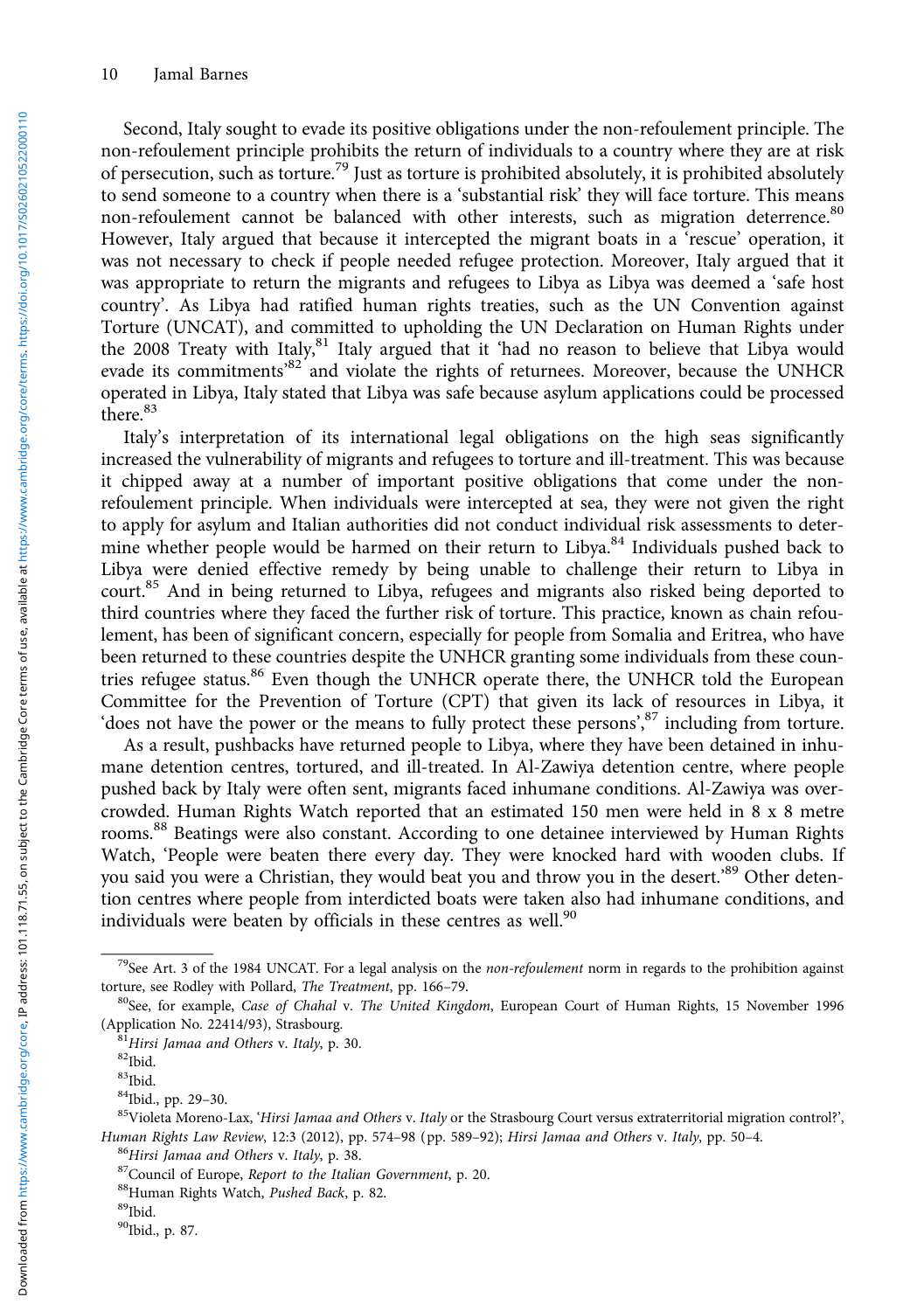The risk that pushed-back migrants would be tortured and ill-treated on their return to Libya had occurred before the Italian-Libyan cooperative agreements. In July 2005, Malta pushed back a migrant vessel to Libya. On arrival, the migrants were kicked and beaten by Libyan officials with sticks, before being sent to Misrata prison, where they were beaten further. Women also faced sexual violence from guards.<sup>91</sup> Furthermore, human rights groups have documented widespread discrimination against migrants and refugees in Libya.<sup>92</sup> Migrants and refugees have been subjected to beatings, whippings, and electric torture, and children have endured forced labour.<sup>93</sup>

As this information about the human rights situation in Libya was available before<sup>94</sup> the time that Italy was engaging in pushbacks, it is highly likely that it knew of the conditions in Libya. As the ECtHR stated,

The Court notes again that that situation [torture and ill-treatment in Libya] was well known and easy to verify on the basis of multiple sources. It therefore considers that when the applicants were removed, the Italian authorities knew or should have known that, as irregular migrants, they would be exposed in Libya to treatment in breach of the Convention and that they would not be given any kind of protection in that country.<sup>95</sup>

And yet, despite the documentation of human rights abuses, Italy returned migrants to Libya anyway to achieve migration deterrence goals. By denying legal responsibility, it created indifference to the pain and suffering returned migrants experienced in Libya. It placed migrants beyond moral concern. Italy was only engaging in a 'rescue' operation, and therefore, did not exercise jurisdiction over them. It was not Italy's responsibility to check whether migrants would be harmed if returned to Libya.

The European Committee on the Prevention of Torture,<sup>96</sup> Human Rights Watch,<sup>97</sup> and the UNHCR<sup>98</sup> disagreed with Italy's interpretation of its international obligations, arguing that the non-refoulement principle does apply during its pushback operations. When the ECtHR handed down its ruling in *Hirsi* in 2012, it agreed with many of the criticisms of Italy's pushbacks made by human rights authorities. The ECtHR ruled that when Italy intercepted the migrant vessels, it had exercised extraterritorial jurisdiction as it had 'continuous and exclusive de jure and de facto control' over the migrants.<sup>99</sup> The Court also ruled that Italy violated its non-refoulement obligations. This was because Libya was not a safe country to return people to, torture was 'tolerated by the authorities',<sup>100</sup> people were put at risk of chain refoulement,<sup>101</sup> and there was no opportunity to claim refugee protection or exercise their right to a remedy.<sup>102</sup> As a result, the ECtHR found

<sup>&</sup>lt;sup>91</sup>Ibid., pp. 38–9, 83–4.<br><sup>92</sup>See also Human Rights Watch, *Stemming the Flow: Abuses against Migrants, Asylum Seekers and Refugees, 18:5(E)* (2006).<br><sup>93</sup>Human Rights Watch, *Pushed Back.*<br><sup>94</sup>See also Human Rights Watch, *Stemming the Flow.*<br><sup>95</sup>Hirsi Jamaa and Others v. Italy, p. 37.<br><sup>96</sup>Council of Europe, *Report to the Italian Government.*<br><sup>97</sup>Human Rights

authorities. See The Haitian Centre for Human Rights et al. v. United States, Case 10.675, 10.675, Inter-American Commission on Human Rights (IACHR), 13 March 1997; United Nations Committee Against Torture, General Comment No. 4 (2017) on the Implementation of Article 3 of the Convention in the Context of Article 22 (9 February 2018), available

at: [{https://www.refworld.org/docid/5a903dc84.html](https://www.refworld.org/docid/5a903dc84.html)}.  $100$ Hirsi Jamaa and Others v. Italy, p. 36.  $101$ Ibid., pp. 38–41.  $102$ Ibid., p. 54.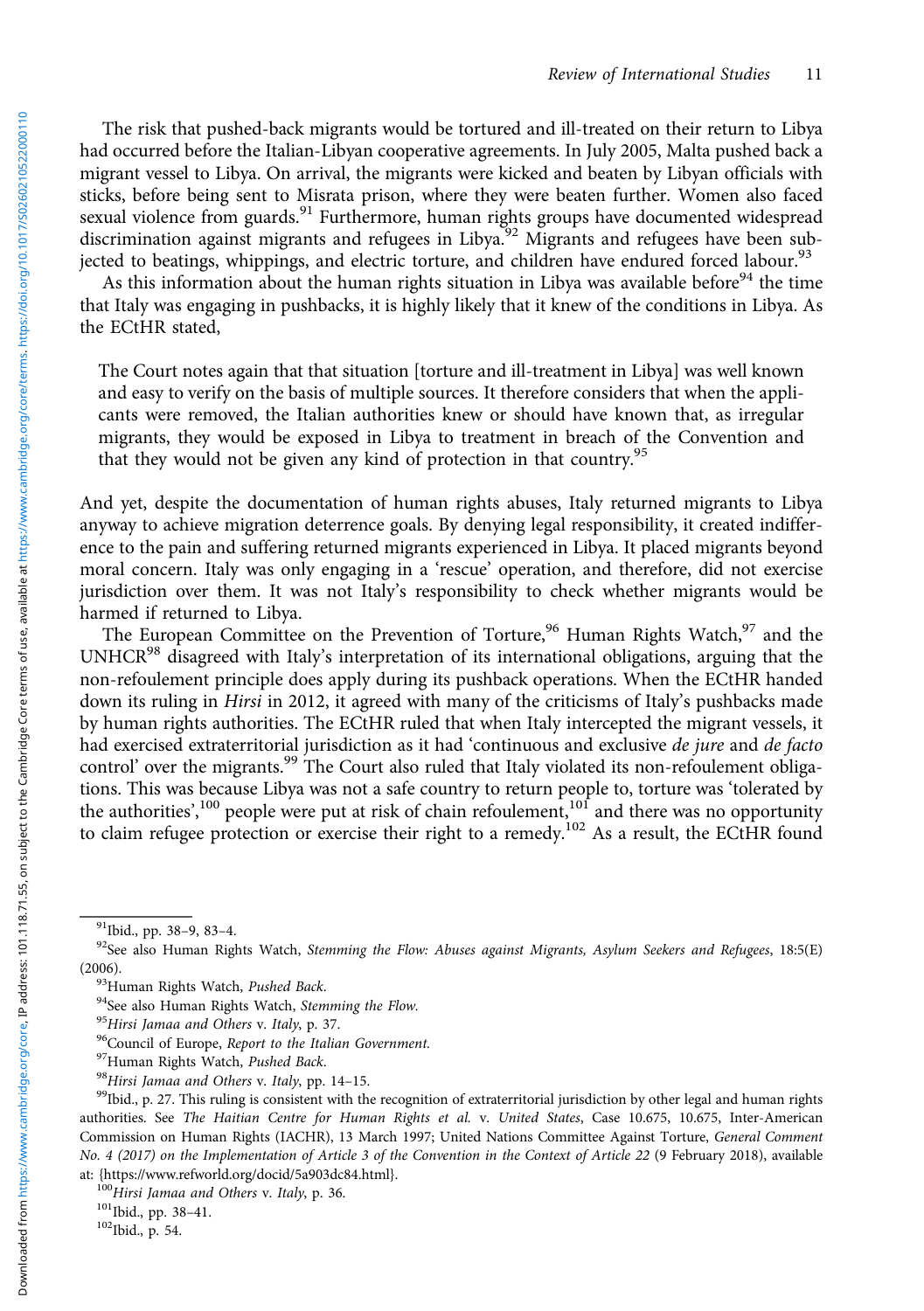Italy to be in breach of Article 3, Article 4 of Protocol No. 4 and Article 13 of the European Convention on Human Rights.<sup>103</sup>

This ruling was important because it not only ended Italy's pushbacks, but it also broadened the reach of human rights law to provide protections to people on the move. Nevertheless, even though Italy brought its pushbacks to an end, the Hirsi ruling led to 'creative legal thinking<sup>104</sup> about how Europe could continue to return migrant and refugee vessels to Libya without breaching the ECtHR's ruling. The answer was 'pullbacks'.

#### Pullbacks to Libya

By 2016 and 2017, the EU and Italy started to develop new forms of cooperation with Libya.<sup>105</sup> Moving away from pushbacks, Italy and the EU supported the LCG in carrying out pullback operations. Under a 2017 Memorandum of Understanding (MoU) between Italy and Libya, <sup>106</sup> the LCG would be trained and assisted in pulling the migrant and refugee vessels back to Libya before they could reach Europe. European support has been integral in assisting the LCG in intercepting migrant vessels. Not only has Europe provided the LCG with vessels and training,<sup>107</sup> but they have also assisted with operations. As migrant vessels leave Libya, Italian officials will often alert the LCG as to the location of vessels so that they can be intercepted. An Italian vessel in Tripoli, for example, provides communication and control functions to the LCG that has been crucial in boat interceptions.<sup>108</sup> Migrants have recalled that when stranded in the Mediterranean, Italian boats and helicopters have often been first to arrive. However, instead of rescuing the migrants, they inform the LCG who then pull the migrant boat back to Libya.<sup>109</sup> Once onshore, migrants and refugees are then placed in detention centres.<sup>110</sup>

The Italian government,<sup>111</sup> as well as the  $\text{EU}$ ,<sup>112</sup> has deemed these migration deterrence policies, and cooperation with Libya, both necessary and successful. As EU Foreign Minister, Federica Mogherini stated in 2017, 'We all know that we need to work together – the international community, Europe, Libya and neighbours – to stop the smugglers, dismantle the criminal networks, save lives and stop this human tragedy.'<sup>113</sup> Since 2017, the LCG has become a leading actor in intercepting migrant vessels heading to Europe.<sup>114</sup> When the agreement between Italy and Libya was renewed (without amendments) in 2020, it is estimated that since the

Mediterranean (London, UK: Forensic Architecture, Goldsmiths University of London, 2018), available at: {https://con-<br>tent.forensic-architecture.org/wp-content/uploads/2019/05/2018-05-07-FO-Mare-Clausum-full-EN.pdf}.

<sup>108</sup>Forensic Oceanography, *Mare Clausum*, p. 49.<br><sup>109</sup>Medici Per I Diritti Umani, *The Torture Factory: Report on Human Rights Violations Against Migrants and Refugees in*<br>Libya (2014-2020) (2020), p. 43 available at: {h

<sup>110</sup>Ibid., p. 15.<br><sup>111</sup>Letter from Mr Luigi Di Maio.<br><sup>112</sup>European Council, Council to the European Union, 'European Council Conclusions, 28 June 2018' (29 June 2018), available at: {[https://www.consilium.europa.eu/en/press/press-releases/2018/06/29/20180628-euco-conclusions-final/}](https://www.consilium.europa.eu/en/press/press-releases/2018/06/29/20180628-euco-conclusions-final/).<br><sup>113</sup>European External Action Service, 'Speech by the HRVP'.<br><sup>114</sup>United Nations Support Mission in Libya

and Refugees in Libya (20 December 2018), Office of the High Commissioner for Human Rights, p. 34, available at: [{https://](https://reliefweb.int/report/libya/desperate-and-dangerous-report-human-rights-situation-migrants-and-refugees-libya) [reliefweb.int/report/libya/desperate-and-dangerous-report-human-rights-situation-migrants-and-refugees-libya](https://reliefweb.int/report/libya/desperate-and-dangerous-report-human-rights-situation-migrants-and-refugees-libya)}.

<sup>&</sup>lt;sup>103</sup>Hirsi Jamaa and Others v. Italy.<br><sup>104</sup>Thomas Gammeltoft-Hansen, 'International refugee law and refugee policy: The case of deterrence policies', Journal of Refugee Studies, 27:4 (2014), pp. 574–95 (p. 586).<br><sup>105</sup>See European Commission, 'Joint Communication'; European External Action Service, 'EUNAVFOR MED Operation

Sophia Starts Training of Libyan Navy Coast Guard and Libyan Navy', press release (27 October 2016), available at: [{https://](https://www.operationsophia.eu/wp-content/uploads/2018/04/eeas_-_european_external_action_service_-_eunavfor_med_operation_sophia_starts_training_of_libyan_navy_coast_guard_and_libyan_navy_-_2016-10-27.pdf) [www.operationsophia.eu/wp-content/uploads/2018/04/eeas\\_-\\_european\\_external\\_action\\_service\\_-\\_eunavfor\\_med\\_opera](https://www.operationsophia.eu/wp-content/uploads/2018/04/eeas_-_european_external_action_service_-_eunavfor_med_operation_sophia_starts_training_of_libyan_navy_coast_guard_and_libyan_navy_-_2016-10-27.pdf)[tion\\_sophia\\_starts\\_training\\_of\\_libyan\\_navy\\_coast\\_guard\\_and\\_libyan\\_navy\\_-\\_2016-10-27.pdf}](https://www.operationsophia.eu/wp-content/uploads/2018/04/eeas_-_european_external_action_service_-_eunavfor_med_operation_sophia_starts_training_of_libyan_navy_coast_guard_and_libyan_navy_-_2016-10-27.pdf). 106Odysseus Network, 'Memorandum of Understanding on Cooperation in the Fields of Development, the Fights against

Illegal Immigration, Human Trafficking and Fuel Smuggling and On Reinforcing the Security of Borders between the State of Libya and the Italian Republic', available at: [{https://eumigrationlawblog.eu/wp-content/uploads/2017/10/MEMORANDUM\\_](https://eumigrationlawblog.eu/wp-content/uploads/2017/10/MEMORANDUM_translation_finalversion.doc.pdf) [translation\\_finalversion.doc.pdf](https://eumigrationlawblog.eu/wp-content/uploads/2017/10/MEMORANDUM_translation_finalversion.doc.pdf)}.<br><sup>107</sup>See Forensic Oceanography, Mare Clausum: Italy and the EU's Undeclared Operation to Stem Migration Across the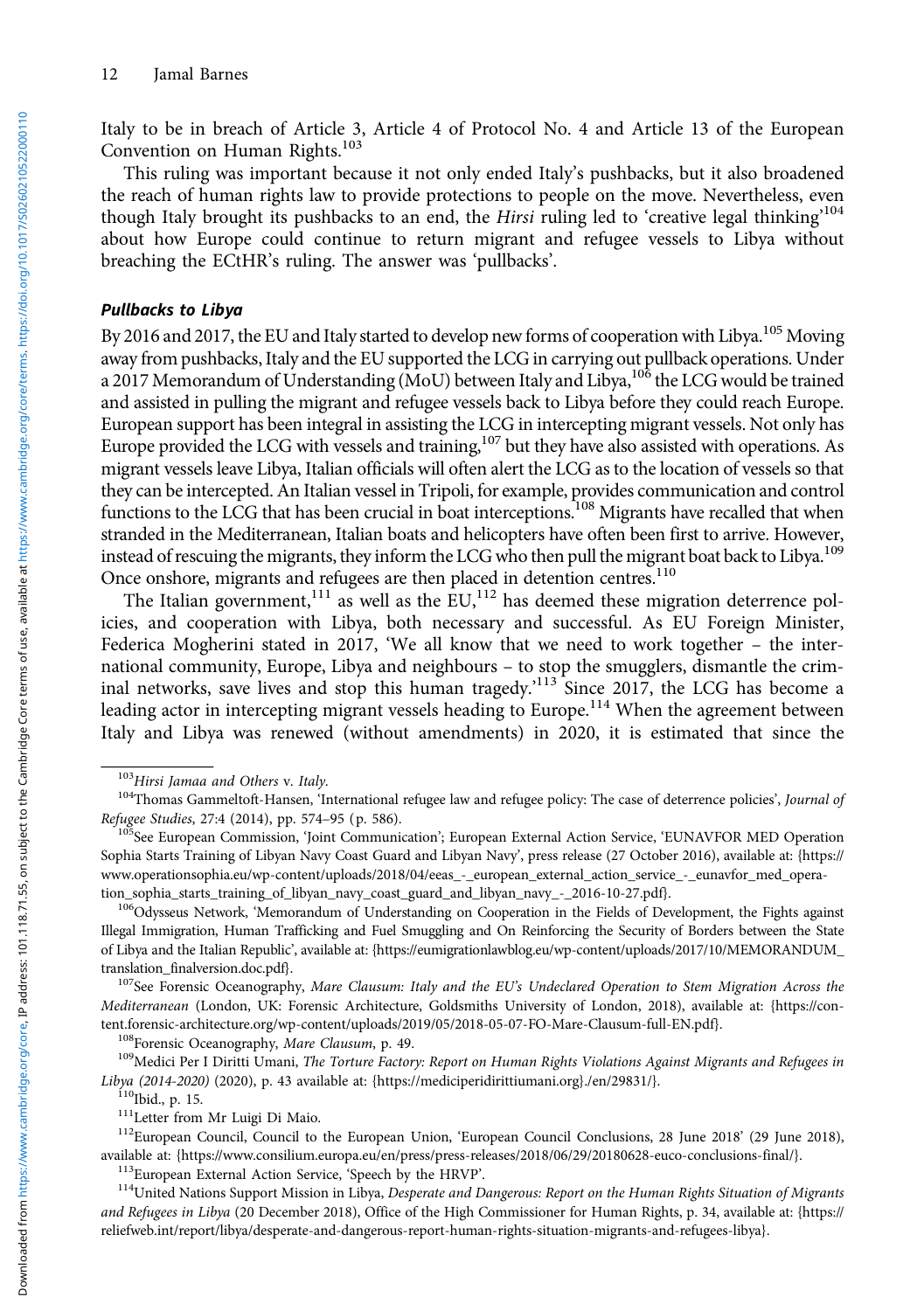beginning of the agreement in 2017, 40,000 people have been pulled back to Libya.<sup>115</sup> In addition to pullbacks, 'the EU supported the voluntary return of more than 50,000 migrants to their countries of origin and to the evacuation of more than 5,700 refugees and asylum-seekers out of Libya.' 116

According to the EU, its migration policies, as well as other anti-smuggling/trafficking operations, have and will be conducted in line with international human rights law, including nonrefoulement obligations.<sup>117</sup> In response to criticism by human rights authorities that Libya is not a safe place to send migrants and refugees,<sup>118</sup> Italy<sup>119</sup> and the EU have argued that they not a safe place to send migrants and refugees,<sup>118</sup> Italy<sup>119</sup> and the EU have argued that they are providing humanitarian assistance and support to improve human rights standards in Libya. EU Commissioner for Migration Dimitris Avramopoulos stated in 2019 that, 'The EU's priority has always been and continues to be to prevent people from risking their lives on dangerous journeys, as well as providing protection and support to vulnerable people along the migratory routes.'<sup>120</sup> To assist with this, the EU has provided funding for 'training, improved registration of migrants and asylum seekers, and help getting a limited number of people out of abusive detention',<sup>121</sup> as well as provided support to humanitarian organisations.<sup>122</sup> For example, the EU is providing funding to the UN High Commissioner for Refugees (UNHCR) and the International Organization for Migration (IOM) to assist with the voluntary return of migrants<sup>123</sup> and to improve detention centre conditions.<sup>124</sup>

However, despite EU proclamations that it is taking measures to improve the human rights of migrants and refugees, the EU and Italy has in fact whittled them away. Supporting Libya to carry out the pullbacks at sea allows Italy to evade a key element of the Hirsi ruling: extraterritorial jurisdiction.<sup>125</sup> By arguing that Italy can support LCG pullbacks, but not exercise jurisdiction over the operations, it not only avoids legal liability for human rights violations in Libya, but it also evades non-refoulement obligations. As with pushback operations, pullbacks do not provide people with the right to apply for asylum or provide migrants and refugees with non-refoulement protections.<sup>126</sup> As Annick Pijnenburg has argued, 'the current practices [of pullbacks] can be seen as circumventing the Hirsi judgement, whereby Italy hopes to obtain the same result of reducing migration flows as through pushbacks but without incurring any

<sup>115</sup> Amnesty International, 'Libya: Renewal of Migration Deal Confirms Italy's Complicity in Torture of Migrants and Refugees' (30 January 2020), available at: {https://www.amnesty.org/en/latest/news/2020/01/libya-renewal-of-migration-<br>deal-confirms-italys-complicity-in-torture-of-migrants-and-refugees/}.

<sup>&</sup>lt;sup>116</sup>European Parliament, 'Answer Given by Ms Johansson on Behalf of the European Commission', Parliamentary Questions (11 September 2020), Question reference: E-003486/2020, available at: {[https://www.europarl.europa.eu/doceo/](https://www.europarl.europa.eu/doceo/document/E-9-2020-003486-ASW_EN.html) [document/E-9-2020-003486-ASW\\_EN.html](https://www.europarl.europa.eu/doceo/document/E-9-2020-003486-ASW_EN.html)}.<br><sup>117</sup>'Council Decision (CFSP) 2015/778 of 18 May 2015 on a European Union Military Operation in the Southern Central

Mediterranean (EVNAVFOR MED)', Official Journal of the European Union (19 May 2015), L 122/31; Council of the EU, 'Malta Declaration by the Members of the European Council on the External Aspects of Migration: Addressing the Central Mediterranean Route' (3 February 2017), available at: [{https://www.consilium.europa.eu/en/press/press-releases/2017/02/03/](https://www.consilium.europa.eu/en/press/press-releases/2017/02/03/malta-declaration/)

<sup>&</sup>lt;sup>118</sup>See, for example, Amnesty International, *Dark Web of Collusion*.<br><sup>119</sup>See Amnesty International and Human Rights Watch, *Written Submissions*, para. 16.<br><sup>120</sup>European Parliament, 'Answer Given by Mr Avramopoulos on B Questions (25 June 2019), Question reference: E-001793/2019, available at: [{https://www.europarl.europa.eu/doceo/docu](https://www.europarl.europa.eu/doceo/document/E-8-2019-001793-ASW_EN.pdf)[ment/E-8-2019-001793-ASW\\_EN.pdf](https://www.europarl.europa.eu/doceo/document/E-8-2019-001793-ASW_EN.pdf)}.<br><sup>121</sup>Human Rights Watch, *No Escape from Hell*, p. 21.<br><sup>122</sup>Ibid., p. 27.<br><sup>123</sup>European Commission, 'Joint Communication'.<br><sup>124</sup>Human Rights Watch, *No Escape from Hell*, pp. 27–8.<br><sup>125</sup>Ga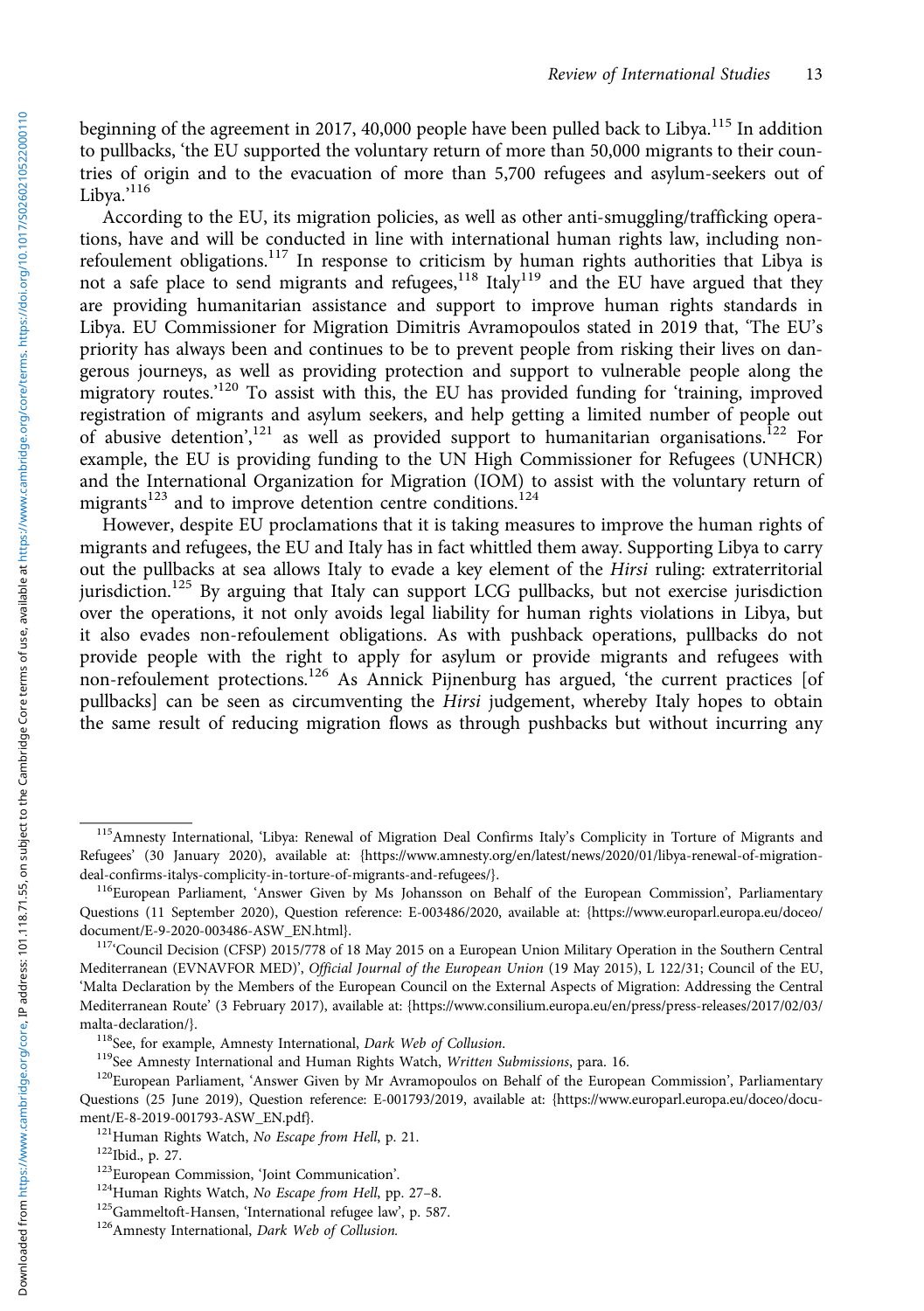responsibility.<sup>127</sup> Italy, with EU support, is utilising international cooperation with neighbouring states to get them to carry out practices prohibited to Italy.

Similar to pushbacks, as Italy and the EU used the law to evade jurisdiction, as well as responsibility over migrants, it excluded migrants from moral concern. Italy and the EU have played an important contributing role in pullback operations but deny any responsibility in contributing to the torture that often results from these policies. Migrants and refugees have been pulled into situations where they have faced an increased risk of torture and ill-treatment from the moment of interception by Libyan authorities to when they are detained in Libya. When migrants are intercepted by the LCG, people have reported that the LCG use violent, abusive, and dangerous practices to get people to return to Libya. Reports include LCG officers boarding migrant boats and hitting them with batons,<sup>128</sup> whipping people with hoses,<sup>129</sup> and using 'threatening or racist language'.<sup>I30</sup> The LCG also intimidate migrant boats by 'colliding with vessels in distress'<sup>131</sup> and approaching migrant boats at high speed, causing waves and the migrant boat to destabilise.<sup>132</sup>

Once migrants are brought back to Libya, they are detained in inhumane conditions from anywhere from a few weeks to years.<sup>133</sup> According to the UN, 'Those detained have no possibility to challenge the legality of their detention, and no access to legal aid.<sup>134</sup> Detention centres, which are run by Libyan authorities, and unofficial centres, operated by militias or people smugglers, detain migrants until they are deported or able to pay for their release.<sup>135</sup> However, the detention facilities are unfit for detention. There is overcrowding, lack of personal space to the point where 'people are unable to stretch out at night',<sup>136</sup> as well as a lack of food and water.<sup>137</sup> As a result, detainees have developed 'respiratory tract infections, acute watery diarrhea, skin diseases, and urinary tract infections' because of the conditions.<sup>138</sup>

Alongside inhumane conditions, migrants are subjected to routine violence in detention. The abuse is carried out by Libyan authorities, militias, or people smugglers.<sup>139</sup> Torture and beatings are systemic. Médicins Sans Frontières (MSF) interviewed asylum seekers and migrants who had been rescued by MSF's search and rescue vessel, Dignity, and found that up to '92% of people reported having been direct victims of some form of violence in Libya, with nearly 100% reporting having witnessed intentional violence perpetrated against people.'<sup>140</sup> Torture and ill-treatment includes beatings with 'sticks, rocks, and metal bars', with some reporting loss of eyesight and hearing as a result.<sup>141</sup> Migrants are forced to sit outside and stare at the sun,<sup>142</sup>

<sup>&</sup>lt;sup>127</sup>Pijnenburg, 'From Italian pushbacks', p. 407.<br><sup>128</sup>Amnesty International, *A Perfect Storm*, p. 24.<br><sup>129</sup>United Nations Support Mission in Libya, *Desperate and Dangerous*, p. 37.<br><sup>130</sup>Ibid., p. 35.<br><sup>131</sup>Ibid.<br><sup>132</sup>Am Libya Outrage to Conscience of Humanity' (14 November 2017), available at: [{https://www.ohchr.org/EN/NewsEvents/Pages/](https://www.ohchr.org/EN/NewsEvents/Pages/DisplayNews.aspx?NewsID=22393&LangID=E) [DisplayNews.aspx?NewsID=22393&LangID=E}](https://www.ohchr.org/EN/NewsEvents/Pages/DisplayNews.aspx?NewsID=22393&LangID=E).<br><sup>135</sup>Medici Per I Diritti Umani, *Torture Factory.*<br><sup>136</sup>Médicins Sans Frontières, 'Libya: MSF Teams Providing Medical Care to Detained Refugees and Migrants' (13

December 2016), available at: {[https://www.doctorswithoutborders.org/what-we-do/news-stories/news/libya-msf-teams-pro](https://www.doctorswithoutborders.org/what-we-do/news-stories/news/libya-msf-teams-providing-medical-care-detained-refugees-and-migrants)[viding-medical-care-detained-refugees-and-migrants](https://www.doctorswithoutborders.org/what-we-do/news-stories/news/libya-msf-teams-providing-medical-care-detained-refugees-and-migrants)}.<br><sup>137</sup>Ibid.<br><sup>138</sup>Ibid.<br><sup>139</sup>See Amnesty International, *Dark Web of Collusion*; Human Rights Watch, *No Escape from Hell.*<br><sup>140</sup>Médicins Sans Frontières, *Turning a Blind* 

<sup>(</sup>November 2015), p. 12, available at: [{https://arhp.msf.es/sites/default/files/Turning-a-blind-eye-ENG-091115.pdf}](https://arhp.msf.es/sites/default/files/Turning-a-blind-eye-ENG-091115.pdf).<br><sup>141</sup>United Nations Support Mission in Libya, 'Detained and Dehumanised': Report on Human Rights Abuses ag

Migrants in Libya, Office of the United Nations High Commissioner for Human Rights (December 2016), p. 17, available at: {https://www.ohchr.org/Documents/Countries/LY/DetainedAndDehumanised\_en.pdf}.<br><sup>142</sup>Human Rights Watch, *No Escape from Hell*, p. 35.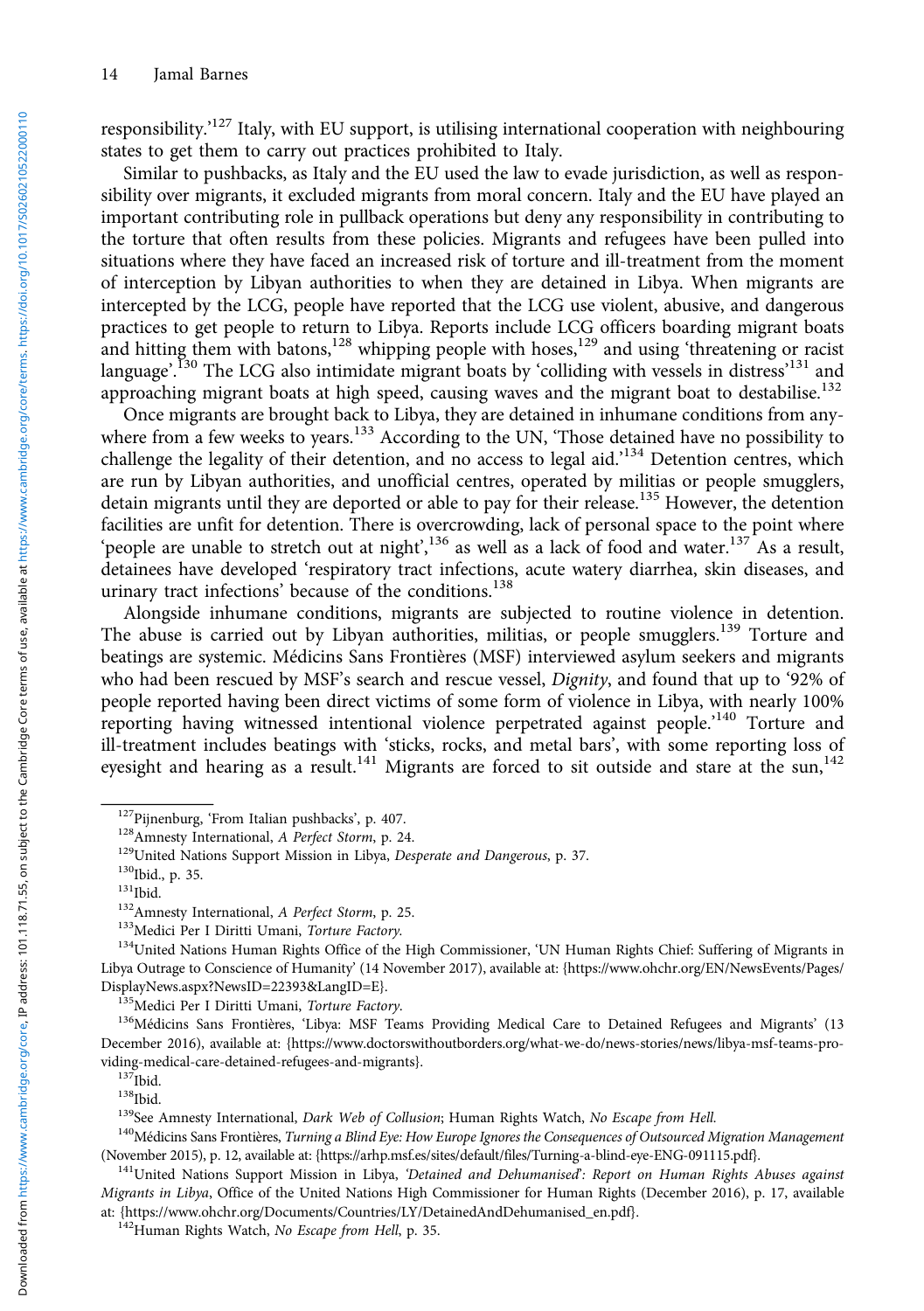and have endured 'burning with cigarettes, electric shocks, and whippings while being hung from a tree'.<sup>143</sup> Detainees reported being subjected to the torture technique 'falaka', which is the beating on the soles of the feet,<sup>144</sup> and being forced to have sex at gunpoint with other detainees.<sup>145</sup> Children are not spared from violence,<sup>146</sup> and women are subjected to rape and forced into sex work.<sup>147</sup> People smugglers often give women contraception because of the high risk of them getting raped on their journey to Europe.<sup>148</sup> In one harrowing case, a woman from the Ivory Coast recalls her experience in Sabha detention camp, run by people smugglers:

Libya was hell. I am cursed, I'm actually cursed. In Sabha they took me and brought me to prison, they wanted money from me. I was in prison for seven months: from September 2016 til April 2017. They did everything to me! Every day they took us and they brought us to some men to satisfy their pleasures. They raped me from the front and the back, they were so violent that afterwards I had difficulties even sitting down. They filmed me while they raped me. They urinated on me! One day they forced me to have a sexual intercourse with a dog and they filmed me. I'm cursed.<sup>149</sup>

A particularly disturbing practice that has emerged in Libya in recent years has been the rise of slavery auctions.<sup>150</sup> There is believed to be an estimated nine locations in Libya where slave auctions happen,<sup>151</sup> with individuals being sold from anywhere between \$100–\$400 each.<sup>152</sup> One of the reasons for the emergence of the slavery rings is that 'a recent clampdown by the Libyan coastguard means fewer boats are making it out to sea, leaving the smugglers with a backlog of would-be passengers on their hands.<sup>153</sup> According to CNN, which has reported on slavery in Libya, the result was that 'the smugglers become masters, the migrants and refugees become slaves.<sup>154</sup> In some cases, migrants are sold more than once if their debt is not covered,<sup>155</sup> and people often suffer torture and ill-treatment in slavery.<sup>156</sup> The CNN journalists stated after witnessing an auction, they 'met two of the men who had been sold. They were so traumatized by what they'd been through that they could not speak, and so scared that they were suspicious of everyone they met.'<sup>157</sup>

Torture and ill-treatment does not stop at the migrants. Migrants' family members are also subjected to psychological harm by Libyan authorities. Libyan authorities have kidnapped and

<sup>&</sup>lt;sup>143</sup>Ibid.<br><sup>144</sup>Medici Per I Diritti Umani, *Torture Factory*, pp. 11, 21, 27, 37.<br><sup>145</sup>Ibid., p. 30.<br><sup>146</sup>UNICEF, *A Deadly Journey for Children: The Central Mediterranean Migration Route* (February 2017), available at:<br>{

<sup>&</sup>lt;sup>147</sup>United Nations Support Mission in Libya, *'Detained and Dehumanised*', p. 21.<br><sup>148</sup>Nima Elbagir, Lillian Leposo, and Hassan John, "'Don't struggle if you're raped'': People smuggler gives chilling warning to undercover CNN reporter', CNN (28 February 2018), available at: {[https://edition.cnn.com/2018/02/27/africa/nigeria-](https://edition.cnn.com/2018/02/27/africa/nigeria-migrant-smugglers-intl/index.html)

[migrant-smugglers-intl/index.html](https://edition.cnn.com/2018/02/27/africa/nigeria-migrant-smugglers-intl/index.html)}<br><sup>149</sup>Medici Per I Diritti Umani, *Torture Factory*, p. 20.<br><sup>150</sup>See Mark Akkerman, *Expanding the Fortress: The Policies, the Profiteers and the People Shaped by EU's Border<br><i>Externalisat* 

<sup>&</sup>lt;sup>151</sup>Richard Roth, 'UN chief: Libya slave auctions may be crimes against humanity', *CNN* (20 November 2017), available at:<br>{https://edition.cnn.com/2017/11/20/africa/un-secretary-general-libya-slave-auctions/index.html}.

<sup>&</sup>lt;sup>152</sup>See Medici Per I Diritti Umani, *Torture Factory*, p. 29; see Nima Elbagir, Raja Razek, Alex Platt, and Bryony Jones, 'People for sale', CNN (14 November 2017), available at: [{https://edition.cnn.com/2017/11/14/africa/libya-migrant-auc-](https://edition.cnn.com/2017/11/14/africa/libya-migrant-auctions/index.html)

[tions/index.html](https://edition.cnn.com/2017/11/14/africa/libya-migrant-auctions/index.html)}.<br><sup>153</sup>See Elbagir, Razek, Platt, and Jones, 'People for sale'.<br><sup>154</sup>Ibid. <sup>155</sup>Medici Per I Diritti Umani, *Torture Factory*, p. 39.<br><sup>156</sup>Ibid., p. 29. <sup>157</sup>Elbagir, Razek, Platt, and Jones, 'People for s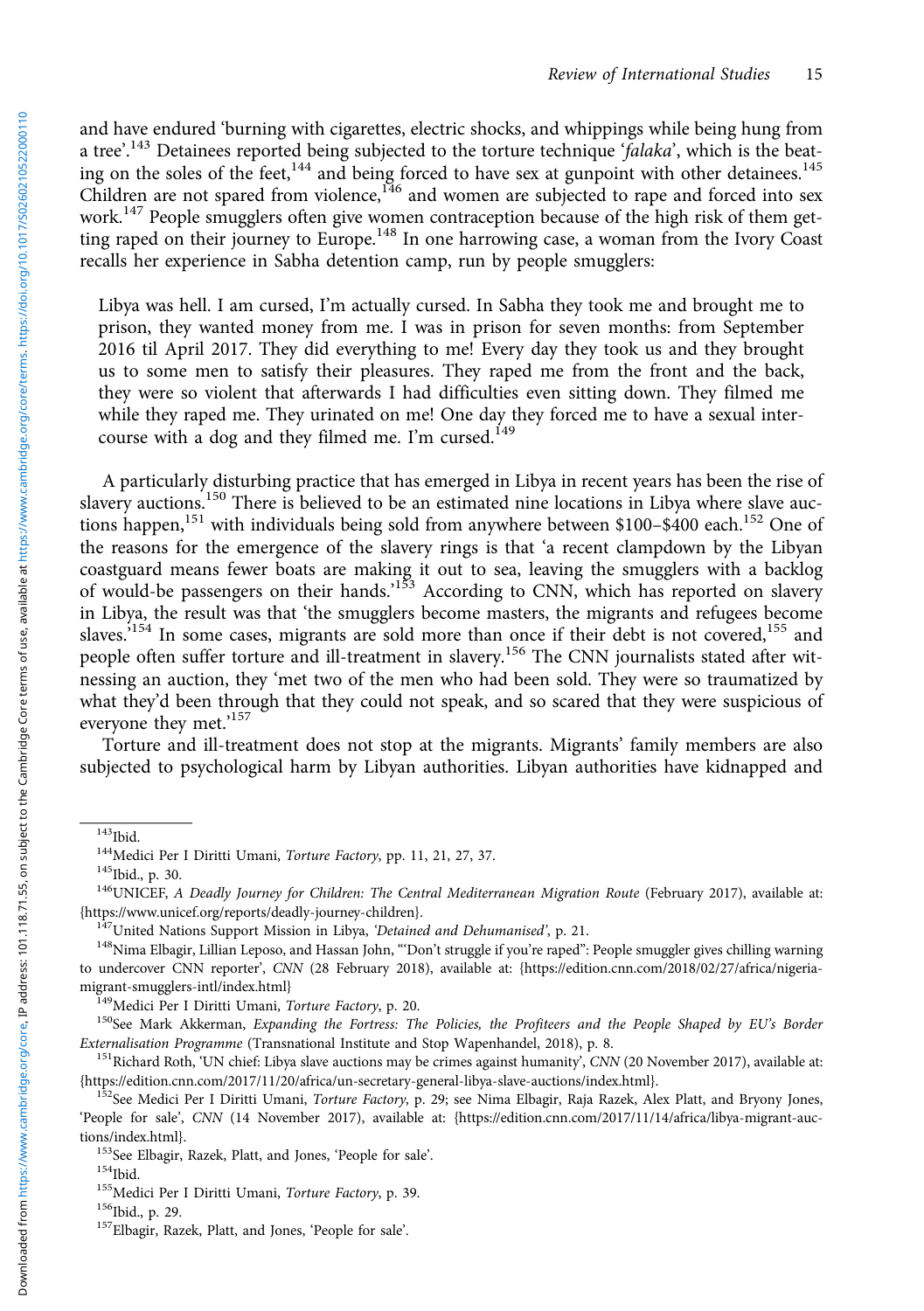tortured migrants to extort their family members for money.<sup>158</sup> Sometimes, the torture happens while the family member is on the phone. According to one migrant in detention, 'They asked me to call my family to ask for money, but I had lost all contacts so I never called. But I saw one boy in the prison – they gave him a phone to call the family, and they beat him with a metal stick while [he was] on the phone, on arms and everywhere.<sup>159</sup> In another case, people smugglers tortured 75 migrants, recorded it on Facebook, and then sent the videos to family members of the migrants.<sup>160</sup> When migrants cannot pay the ransom, they are often made to carry out forced labour, sold into slavery rings,<sup>161</sup> or are tortured and killed.<sup>162</sup>

None of this treatment is inevitable. And neither is the vulnerability of migrants to torture and ill-treatment. Instead of creating safe migration pathways, Italy and the EU have made them more dangerous. Italy and the EU have evaded both jurisdictional issues as well as obligations under the non-refoulement principle by getting Libya to engage in conduct that the ECtHR ruled was prohibited to European states. This meant that migrants and refugees received no protection under the non-refoulement principle and were denied the ability to apply for the right to asylum. Human rights standards have also been neglected. Human rights abuses in Libya have been recognised by Italian and EU government officials,<sup>163</sup> however, they have failed to include human rights safeguards within arrangements with Libya.<sup>164</sup> Not only did the 2017 MoU between Italy and Libya contain no human rights conditions for providing support to Libya,<sup>165</sup> but as the UN Human Rights Commissioner has noted, 'The increasing interventions of the EU and its member states have done nothing so far to reduce the level of abuses suffered by migrants … Our monitoring, in fact, shows a fast deterioration in their situations in Libya.' <sup>166</sup> European actors are showing moral indifference to the human suffering that is resulting from their actions. The interests of refugees and migrants have been neglected as Italy and the EU have privileged efforts to stop boat arrivals in Europe over considerations for the well-being of people on the move.

#### Challenging cruelty and indifference

Pushback and pullback policies show how Italy and the EU are part of the process that has led to migrants and refugees being tortured on their return to Libya. They not only funded and provided material support to Libya, but also took part in the pushbacks themselves, or, assisted Libya in pulling back boats. The intimate involvement of Italy and the EU means that they share responsibility for the torture and ill-treatment of returned migrants. Despite claims by EU officials that they are abiding by international law and upholding their human rights obligations, they have taken significant measures to exacerbate the vulnerability of migrants and refugees to torture and ill-treatment by stripping important human rights protections that, otherwise, would have prevented them from being returned to Libya.

Italy and the EU are not ignoring or dismissing international law. They are using it to return people back to Libya. International law has a productive power in that it both constrains and

<sup>&</sup>lt;sup>158</sup>Médicins Sans Frontières, Trapped in Transit: Refugees, Migrants and Asylum Seekers Locked Up In Libya (22 July 2016), available at: {<https://msf.exposure.co/trapped-in-transit>}.<br><sup>159</sup>Amnesty International, *Dark Web of Collusion*, p. 32.<br><sup>160</sup>William Lacy Swing, 'The abuse of migrants in Libya is a blot on the world's conscience', *CNN* (

available at: {<https://edition.cnn.com/2017/11/14/opinions/libya-migrants-protected-opinion-lacy-swing/index.html>}.<br><sup>161</sup>Medici Per I Diritti Umani, *Torture Factory.*<br><sup>162</sup>United Nations Support Mission in Libya, *'Detain* 

of Italy (18 December 2017), Doc. No: CAT/C/ITA/CO/5-6, p. 5.<br><sup>165</sup>Amnesty International and Human Rights Watch, *Written Submissions*, para. 17.<br><sup>166</sup>United Nations Human Rights Office of the High Commissioner, '*UN Human* 

Libya Outrageto Conscience of Humanity' (14 November 2017), available at: {https://www.ohchr.org/EN/NewsEvents/ Pages/DisplayNews.aspx?NewsID=22393&LangID=E}.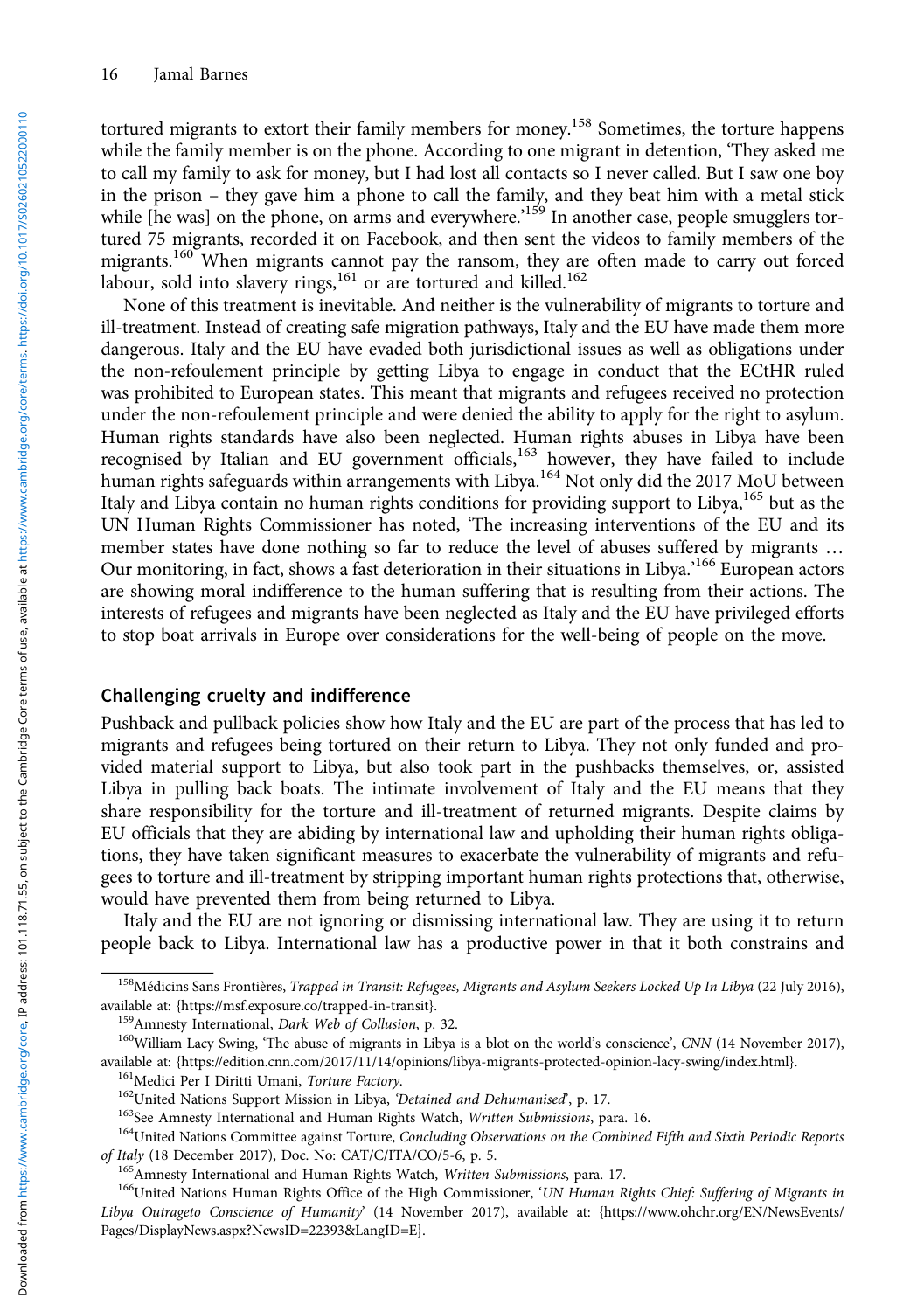enables state actions,<sup>167</sup> including by legitimising violence and harm.<sup>168</sup> The strategic use of international law is integral in understanding how Italy and the EU are engaging in cruelty. Bauman's recognition that cruelty can occur at a distance, and can be carried out through laws and bureaucratic procedures, helps establish the connection between pushback and pullback policies and the infliction of pain and suffering on migrants and refugees in Libya. Such legal manoeuvring also helps understand how Italy and the EU continue to send migrants to Libya in the face of serious human rights violations. The law is used to help Italy and the EU evade responsibility for the harm carried out in Libya.<sup>169</sup>

But the use of international law to evade responsibility also helped place migrants and refugees beyond moral concern. As Bauman notes, increasing both physical and psychological distance makes the infliction of cruelty not only easier, but also generates moral indifference to the suffering it causes. Bauman argues, 'It is difficult to harm a person we touch. It is somewhat easier to afflict pain upon a person we only see at a distance. It is still easier in the case of a person we only hear. It is quite easy to be cruel towards a person we neither see nor hear.<sup>270</sup> This indifference can be seen in the refusal of European countries to stop returning migrants to Libya, even in the face of human rights abuses. When the Council of Europe Human Rights Commissioner Danja Mijatovic wrote to the Italian Minister for Foreign Affairs and International Cooperation Luigi Di Maio in 2020, asking him to suspend Italy's cooperation with Libya because of human rights concerns,<sup>171</sup> the Foreign Minister refused. Foreign Minister Di Maio replied stating that cooperation with Libya has been effective and would continue. Acknowledging human rights concerns, he stated, 'We are fully aware that there is room for improvement in the cooperation established in 2017 with Libya, but figures as such tell us that we have to keep working along this direction, rather than disengaging from the country.'<sup>172</sup> Improvements would occur in the future, the Foreign Minister stated, that would incorporate human rights standards.<sup>173</sup>

Other European leaders and diplomats have made similar responses to the poor human rights situation in Libya, where the suffering of migrants was either invisible, or considered less important than achieving migration deterrence. Germany's Interior Minister stated in 2017, 'I'm happy that the number of people sent across the Mediterranean by the smugglers to Italy has really fallen in the last two months ... These developments need to be carried on.<sup>174</sup> And in regards to the EU's ongoing support for Italy's migration deterrence policies, an EU diplomat told journalists, 'Some of the methods may seem controversial. But there is also preventing loss of life at the sea and political stability in Italy to consider. We shouldn't be too judgmental.<sup>'175</sup> The fact that torture was known about not only before the Hirsi ruling, but also after, and Italy and EU officials still decided to send people there anyway, shows how migrants and refugees have been excluded from moral concern. They have become the unfortunate, but apparently necessary, collateral damage of efforts to stop boat arrivals in Europe.

However, what this article has also shown is that international law can also be used to challenge these policies and extend moral boundaries. The defeat of Italy's pushback operations in

<sup>&</sup>lt;sup>167</sup>Hurd, *International Law.*<br><sup>168</sup>See Kennedy, A World of Struggle; Kennedy, Of War and Law; Craig A. Jones, 'Frames of law: Targeting advice and operational law in the Israeli military', *Environmental Planning D: Society and Space*, 33:4 (2015), pp. 676–96; Craig<br>A. Jones, 'Lawfare and the juridification of law modern war', *Progress in Human Geography*, 40:2 (201

<sup>&</sup>lt;sup>169</sup>Veitch, *Law and Irresponsibility.*<br><sup>170</sup>Bauman, *Modernity and the Holocaust*, p. 155.<br><sup>171</sup>Letter to Mr Luigi Di Maio, Minister of Foreign Affairs and International Cooperation of Italy, from Dunja Mijatovic, Council of Europe Commissioner for Human Rights (13 February 2020), ref: CommHR/DM/sf006-2020, available at: [{https://](https://rm.coe.int/letter-to-mr-luigi-di-maio-minister-of-foreign-affairs-and-internation/16809c8262)

<sup>&</sup>lt;sup>172</sup>Letter from Mr Luigi Di Maio.<br><sup>173</sup>Ibid.<br><sup>174</sup>Gabriela Baczynska, 'EU sticks to Libya strategy on migrants, despite human rights concerns', *Reuters* (15 September 2017), available at: {[https://www.reuters.com/article/us-europe-migrants-libya-italy-idUSKCN1BP2CQ}](https://www.reuters.com/article/us-europe-migrants-libya-italy-idUSKCN1BP2CQ).<br><sup>175</sup>Ibid.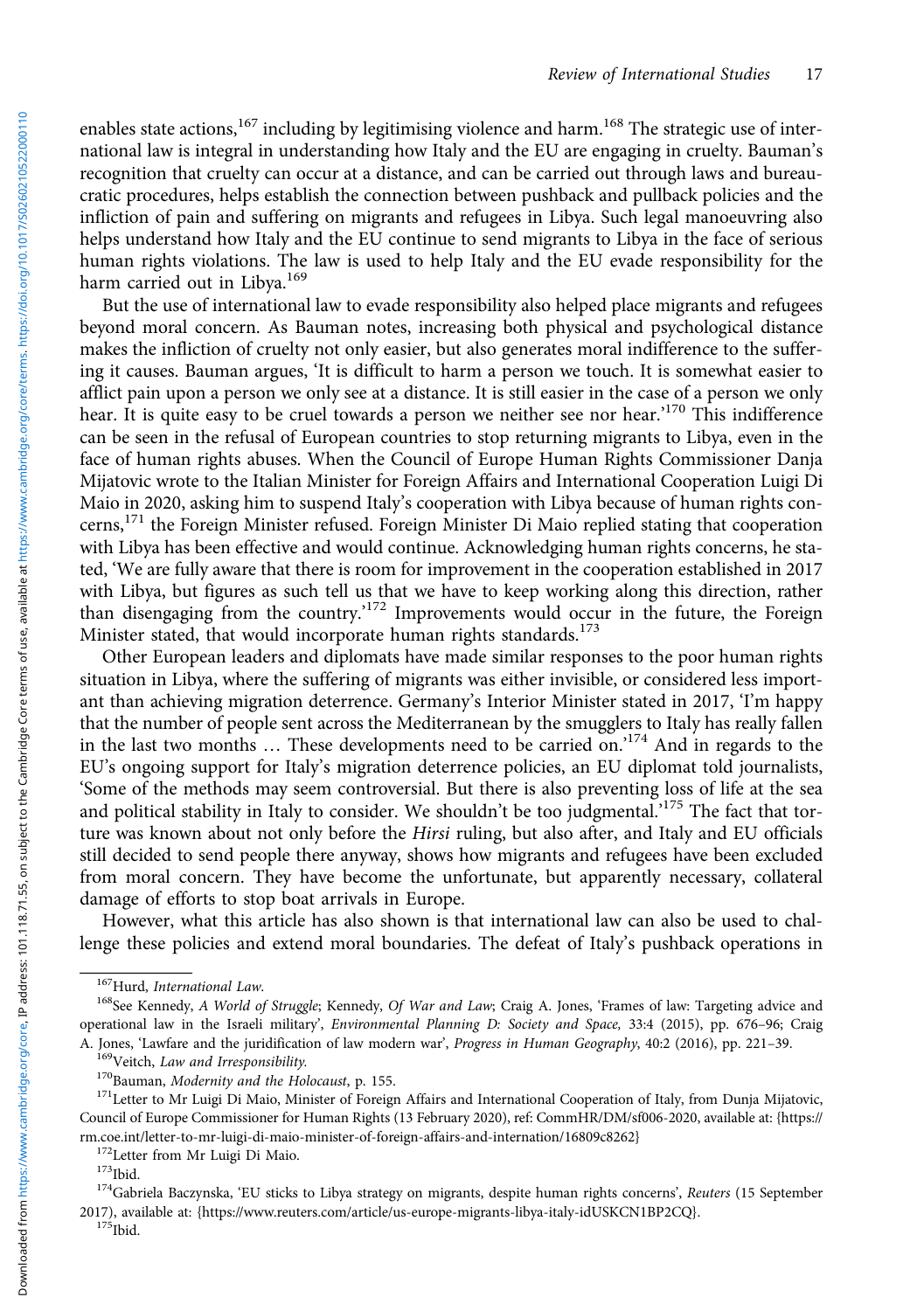the ECtHR shows how international law can constrain states and establish responsibility for harm outside of sovereign territory.<sup>176</sup> At the time of writing, Italy has again been taken to the ECtHR in the case of S. S. and others v. Italy in regards to its pullback operations. A number of arguments have been made against pullbacks. First, Amnesty International and Human Rights Watch argue in their intervening submission in the case that even though Libya is the country pulling back boats, Italy is still exercising jurisdiction. The interveners argue, 'in view of the extent and pervasiveness of Italy's role in Libya's migration and SAR [search and rescue] system, Libya has acted under its decisive influence since at least 2017, to an extent that Italy should be found to have exercised jurisdiction, at least concurrently with Libya, in migration-related operations conducted by Libyan forces.'<sup>177</sup> This would extend the Hirsi judgement by showing that jurisdiction is not always linked to territory, but can also be present when states exercise control over others outside of their territory.

Second, human rights actors have argued that pullbacks are in violation of the nonrefoulement principle. Forensic Oceanography has argued that pullbacks represent 'refoulement by proxy' as the 'Libyan agencies [are] acting under the control and direction of Italian and EU authorities.'<sup>178</sup> Likewise, the UN Special Rapporteur on Torture has stated that pullbacks could breach the non-refoulement principle, arguing,

when 'pullbacks' forcibly retain migrants in situations where they are exposed to a real risk of torture and ill-treatment, any participation, encouragement, or assistance provided by destination States for such operations would be irreconcilable with a good faith interpretation and performance of the prohibition of torture and ill-treatment, including the principle of non-refoulement.179

And third, interveners in the court case have argued that Italy could be complicit in the human rights violations occurring in Libya.<sup>180</sup> Because Italy is providing so much material, logistical, and financial support to enable the pullbacks to occur, interveners have argued that Italy could be legally responsible for aiding wrongful conduct under the principle of State Responsibility.<sup>181</sup> Aiding a state in wrongful conduct is not just about assisting another state, but it is also about failing to bring the wrongful conduct to an end.<sup>182</sup> In the case of Italy, it has not only provided assistance to Libya, but also failed to take effective measures to stop the torture and ill-treatment from occurring.

Interpreting international law in a manner that recognises Italian jurisdiction over Libyan pullback operations, its violation of the non-refoulment principle, and Italy's complicity in wrongful conduct, will strengthen the link between Italy's conduct and the torture and ill-treatment experienced in Libya. Although challenging Europe's migration policies in the ECtHR will not be easy,<sup>183</sup> this ongoing struggle over international law demonstrates that change is possible. Just like the ECtHR's decision in Hirsi, recognising Italian jurisdiction would help establish the responsibility that Italy and the EU have in shaping conditions on the ground in Libya. In

<sup>&</sup>lt;sup>176</sup>See Thomas Gammeltoft-Hansen and James C. Hathaway, 'Non-Refoulement in a world of cooperative deterrence', Columbia Journal of Transnational Law, 53:2 (2015), pp. 235–84.<br><sup>177</sup> Amnesty International and Human Rights Watch, *Written Submissions*, para. 7.<br><sup>178</sup> Forensic Oceanography, *Mare Clausum*, p. 8.<br><sup>179</sup> United Nations Hu

Commission of Jurists, Written Submission, S. S. and Others v. Italy, European Court of Human Rights, Application No. 21660/18, pp. 9–10, available at: [{https://www.icj.org/wp-content/uploads/2019/11/ECtHR-SS\\_v\\_Italy\\_final-JointTPI-](https://www.icj.org/wp-content/uploads/2019/11/ECtHR-SS_v_Italy_final-JointTPI-ICJECREAIREDCR-English-2019.pdf)[ICJECREAIREDCR-English-2019.pdf}](https://www.icj.org/wp-content/uploads/2019/11/ECtHR-SS_v_Italy_final-JointTPI-ICJECREAIREDCR-English-2019.pdf).<br><sup>181</sup>Aire Centre et al. *Written Submission*, pp. 9–10.<br><sup>182</sup>Ibid., p. 9. <sup>183</sup>See Pijnenburg, 'From Italian pushbacks'.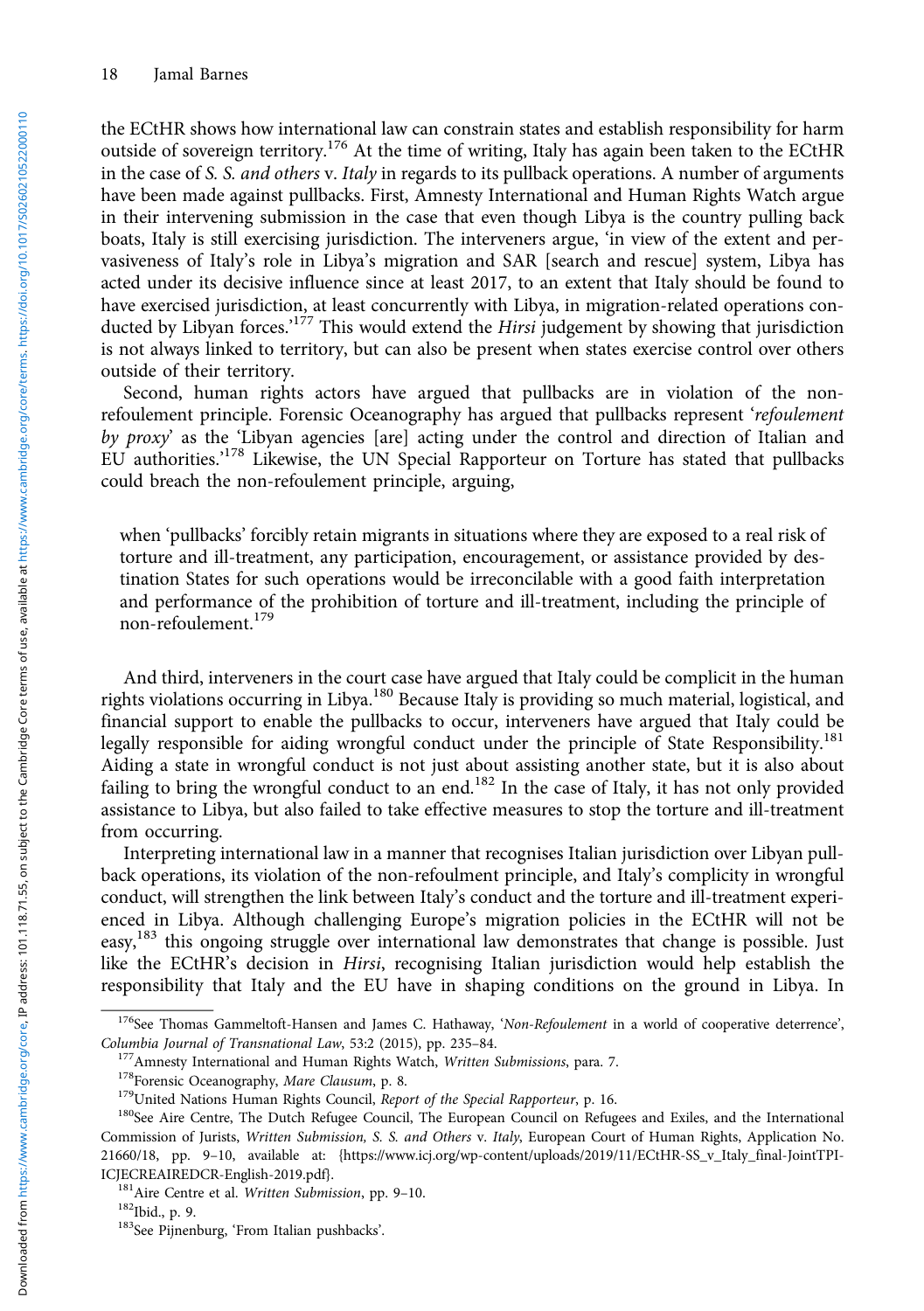doing so, it could help to challenge practices of cruelty by making it harder for European actors to place the interests of migration deterrence above the protection and well-being of migrants and refugees.

#### Conclusion

Migrants and refugees face the risk of torture and ill-treatment throughout their migration journey from when they leave their country of origin to when they arrive to a new country. However, these risks of harm are not natural or inevitable. Vulnerability to torture has been constructed and distributed by specifically designed migration deterrence policies. As Italy and the EU have pushed and pulled people back to Libya to achieve migration deterrence goals, these policies have made people situationally vulnerable to torture and ill-treatment. Pushbacks and pullbacks trap people in inhumane detention centres in Libya, strip them of their right to apply for asylum and right to remedy, and violate the important principle of non-refoulement.

This article has argued that these European pushbacks and pullbacks are an exercise of cruelty. Defining European pushbacks and pullbacks as a form of cruelty provides a means to critique migration policy more deeply. The concept of cruelty not only pays attention to the infliction of pain, but it also focuses on the element of indifference to human suffering. In the case of European pushbacks and pullbacks, Italy and the EU are not physically torturing people in Libya, nor are they intentionally inflicting pain for pleasure. Rather, the cruelty of European migration policies comes from how the use of rules and laws contribute to harm and the indifference European actors are showing to the consequences of their actions. As Italy and the EU narrowly define their international legal obligations, migrants and refugees are placed out of moral concern as jurisdiction, and legal responsibility, is denied. The fact that boat pushbacks and pullbacks are returning people into the hands of torturers is considered to be the unfortunate side effect of stopping migrant vessels from arriving on European shores. The responsibility for the torture, these actors argue, is with Libyan officials and people smugglers engaging in the torture, not European officials. This makes such policies extremely dangerous, as the denial of responsibility, and the indifference to suffering this generates, has enabled Italy and the EU to continue to return people to Libya, even in the face of widespread human rights violations.

Examining how states and other actors can be responsible for cruelty inflicted upon migrants and refugees in distant countries is particularly important as more and more states are aiming to control migration and refugee movements remotely.<sup>184</sup> Just because states take measures to prevent migrant and refugee arrivals by intercepting them outside of their territory does not mean they can evade responsibility for the pain and suffering that result from these policies. Examining how vulnerability to torture is exacerbated through manipulation of international law not only helps to develop a deeper understanding of responsibility for torture and ill-treatment along migration journeys, but it also shows how the manipulation of law can contribute to moral indifference. If more states adopt similar migration deterrence policies, there is the risk that the narrow interpretation of international law will undermine obligations to migrants and refugees worldwide, creating more 'unworthy' people that are placed beyond moral concern.

It is therefore crucial to understand not only how these policies are generating harm, but also how to reform them. Although this article has examined the role that manipulation of laws can play in avoiding responsibility for harm and generating moral indifference to human suffering, it has also shown how international law can be used as a tool to challenge these policies. Human rights authorities, as well as human rights courts, have played an important role in bringing Italian pushbacks to an end, as well as expanding the reach of human rights law. What this shows is that how international law is used is important. It can help to justify migration

<sup>&</sup>lt;sup>184</sup>Fitzgerald, Refuge Beyond Reach.